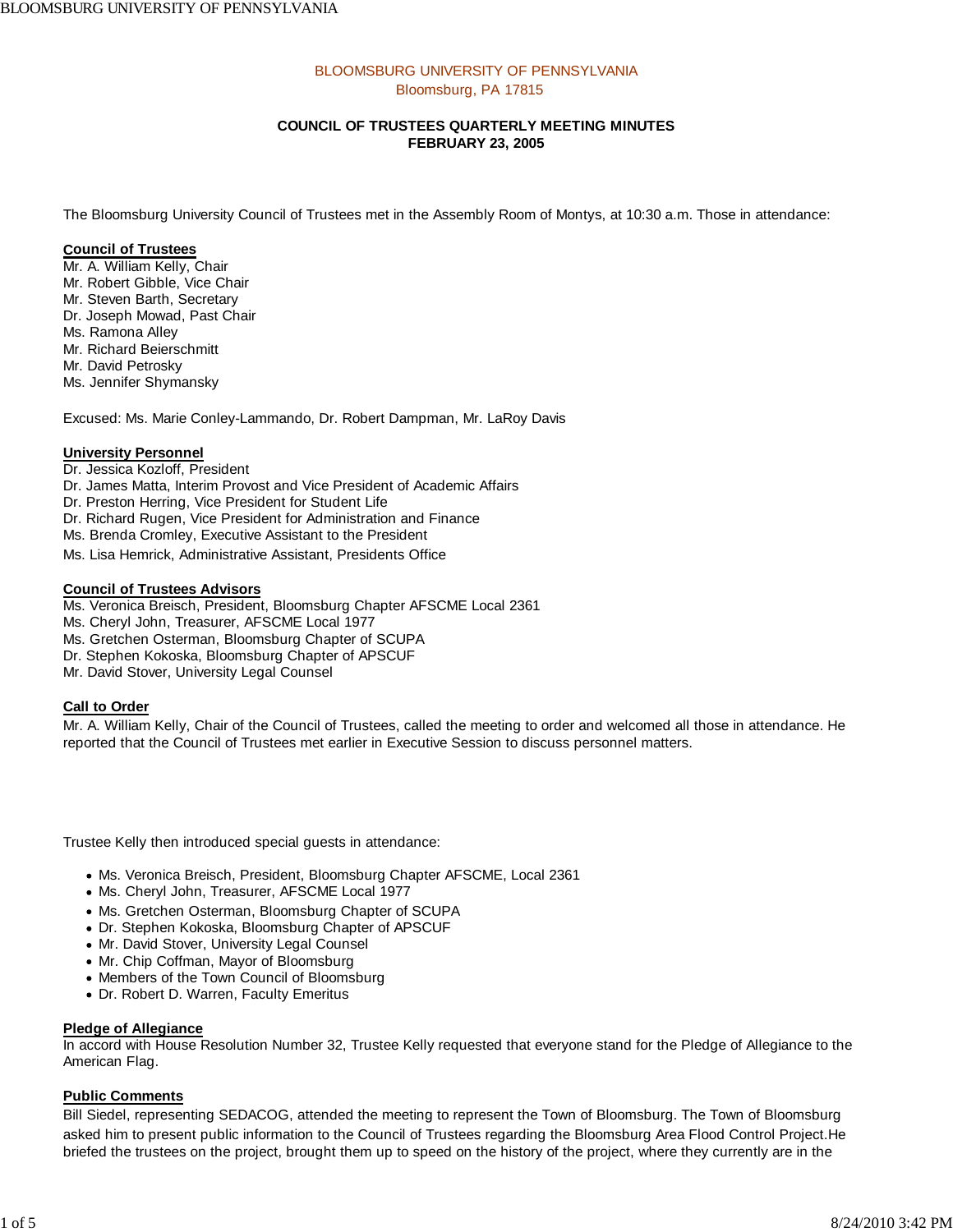process, and where they potentially are proceeding to over the course of the process. A copy of his presentation materials are appended to these minutes. The Town of Bloomsburg is currently evaluating this project and will decide on March 21<sup>st</sup> whether to move forward.

Gretchen Osterman, President of the local chapter of SCUPA, relayed to the Trustees that SCUPA has been engaged in negotiations with the PA State System of Higher Education over the past 400 days. She distributed a copy of the PASSHE Proposal dated March 30, 2004, which SCUPA feels has stalled the negotiations. Ms. Osterman wanted to make the trustees aware of this issue and asked for their support as they move forward. Trustee Kelly thanked Ms. Osterman for bringing this matter to their attention.

Michelle Mussleman and Traci Demuro, captains of the BU Rugby Team, extended an invitation to the members of the Council of Trustees to attend their Rugby Brunch scheduled for April 16<sup>th</sup> from 10:00 a.m.-2:00 p.m. in the Multi-Cultural Center of the Kehr Union.

Bloomsburg Mayor, Charles Coffman, was sent by Town Council to address the Councils concerns and to ask the trustees to address the second access road to the upper campus. Mayor Coffman stated that Town Council will be looking at several suggestions in the spring and will report back to the trustees with these suggestions. President Kozloff asked that this issue be discussed in further detail when the Master Plan Update is discussed later in the meeting.

Matt Zoppetti, a local developer, addressed the trustees with his concerns regarding the demand for off-campus student housing. Mr. Zoppetti has been involved in providing good, quality student housing to the town and students since 1989. He asked that the university keep the market in good balance and ask that the lines of communication be kept open when deciding in the future to build large, off-campus housing projects such as the Honeysuckle Apartments. He stated that he and some of the other local developers have seen a weakened demand in their properties now that Honeysuckle is accepting lease agreements. Trustee Kelly assured Mr. Zoppetti and the other local developers present, that it remains the highest priority for the Trustees, President, and Bloomsburg University to continue a positive relationship with the community, citizens and local government of Bloomsburg.

Jimmy Gilliland, a resident of Country Club Drive, also asked the trustees to consider the second access road to the upper campus to address the traffic flow problems to the upper campus.

### **Minutes of the Council of Trustees**

A motion was made by Trustee Barth, seconded by Trustee Beierschmitt, and unanimously carried that the December 1, 2004 minutes be approved.

## **NEW BUSINESS**

## **PRESIDENT**

## **Presidents Report**

President Kozloff reviewed her Presidents Report for February 2005 with the Trustees. A copy of the report will be appended to the minutes.

## **ACADEMIC AFFAIRS**

### **Greater Susquehanna Keystone Innovation Zone**

Trustee Beierschmitt, Chair of the Academic Affairs Committee, introduced Dr. James Matta, Interim Provost and Vice President for Academic Affairs, to lead discussion of the Academic Affairs Information Item.

Dr. Matta recognized Dr. Timothy Phillips, Director of The Institute for Interactive Technologies, who led a power point presentation regarding the Greater Susquehanna Keystone Innovation Zone. Bloomsburg University, with leadership from the Institute for Interactive Technologies, has teamed with the Columbia Alliance for Economic Growth, Geisinger Ventures, Bucknell University, and Susquehanna University to create the Greater Susquehanna Keystone Innovation Zone (GSKIZ). The purpose of the zone is to help commercialize intellectual property developed at the university and within the IIT. The zone provides companies a 50% tax break on state taxes, plus other incentives for any company that has been operating for less than eight years and moves into the zone.

Dr. Phillips also discussed the Bloomsburg Regional Technology Center, which occupies the former Bloomsburg Elks building. Renovations are nearly completed and there are already 3 companies interested in using this facility. Rents will range from \$200-\$1,100 per month. Ribbon cutting for this facility is tentatively scheduled for May 10<sup>th</sup>. Dr. Phillips invited the trustees to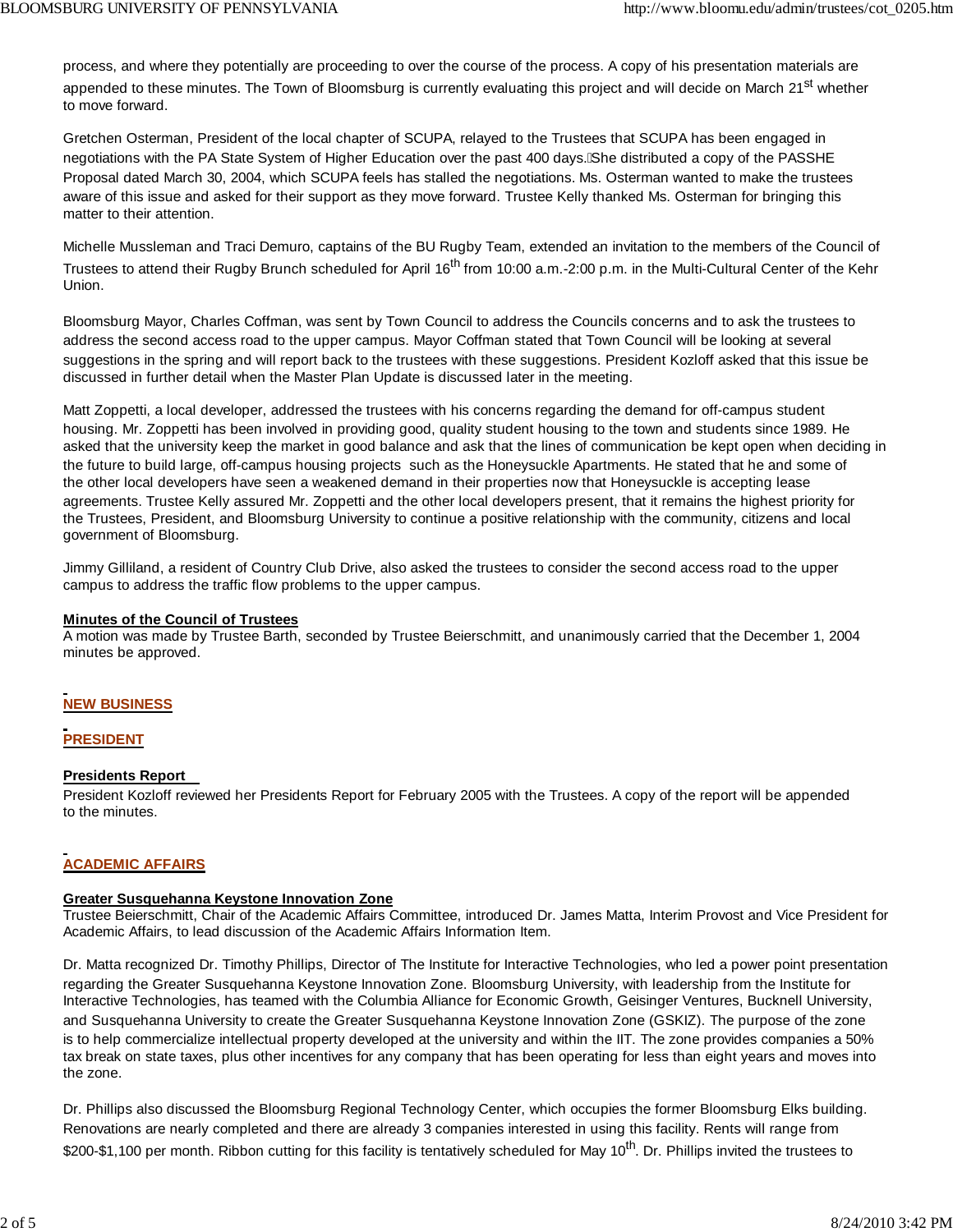tour the Technology Center.

Trustee Mowad stated that this project is an excellent example of the universitys ability to contribute to the community, and create new jobs and opportunities.

President Kozloff thanked the IIT and all those involved for their collaborative efforts on this project.

## **GENERAL ADMINISTRATION**

### **Approval of Purchasing Activity Under Act 188**

Trustee Mowad recommended, seconded by Trustee Alley and unanimously carried, to approve purchasing activity under Act 188 in excess of \$10,000 for October 21, 2004 to January 21, 2005.

### **Approval of Delinquent Accounts**

Trustee Mowad made a motion, seconded by Trustee Petrosky and unanimously carried, that the Delinquent Accounts/Write-Offs (Exhibit E of the agenda) be approved.

### **Approval of Fees for 2005-2006**

Trustee Mowad called upon Dr. Preston Herring, Vice President of University and Student Affairs, to lead discussion of the Approval of Fees for 2005-2006.

Dr. Herring reviewed Exhibit F of the agenda and the revisions made following the February 7<sup>th</sup> trustee conference call: Room increase of 3.8%, Board increase of 2.8%,with a combined average of 3.4%.

Trustee Mowad made a motion, seconded by Trustee Beierschmitt and unanimously carried, that the Schedule of Fees for 2005-2006 as outlined in Exhibit F, pages 55-59 of the agenda, be approved.

### **Resolution for Approval of Commuter Student Parking Fee for 2005-2006**

Trustee Mowad recognized Dr. Richard Rugen, Vice President for Administration, who led discussion of the commuter student parking fee for 2005-2006.

Trustee Mowad made a motion, seconded by Trustee Barth and unanimously carried, to approve the following resolution for approval of a commuter student parking fee for 2005-2006 as outlined in Exhibit I, page 65 of the agenda:

**WHEREAS, Bloomsburg University intends to implement a plan for improvement of parking to include increased parking on the lower campus for commuter students; and**

**WHEREAS, Implementation of the plan will require a fee from commuter students of at least thirty-seven (\$37) per semester by Fiscal Year 2007-08; and**

**WHEREAS, the fees should be phased in over a three-year period; and**

**WHEREAS, Residential students already pay a parking fee and Commuter students should share in the cost of providing adequate parking on campus; and**

**WHEREAS, The University will convert current fee-based gated parking for general use by commuter students upon approval of the fee for Fiscal Year 2005-06;**

**NOW, THEREFORE, BE IT RESOLVED, that the Council of Trustees hereby approve a parking fee for commuter students of fifteen dollars (\$15) per semester for Fiscal Year 2005-06.**

### **Resolution for Amendment to the Campus Master Plan**

Trustee Mowad again called upon Dr. Rugen to lead discussion of the Master Plan Update. Dr. Rugen introduced Mr. Eric Milner, Assistant Vice President of Administration, who shared a power point presentation with the trustees. A copy of this presentation is appended to the minutes.

Trustee Mowad moved for approval, seconded by Trustee Alley and unanimously carried, to approve the following resolution to update the Campus Master Plan as outlined in Exhibit G of the agenda: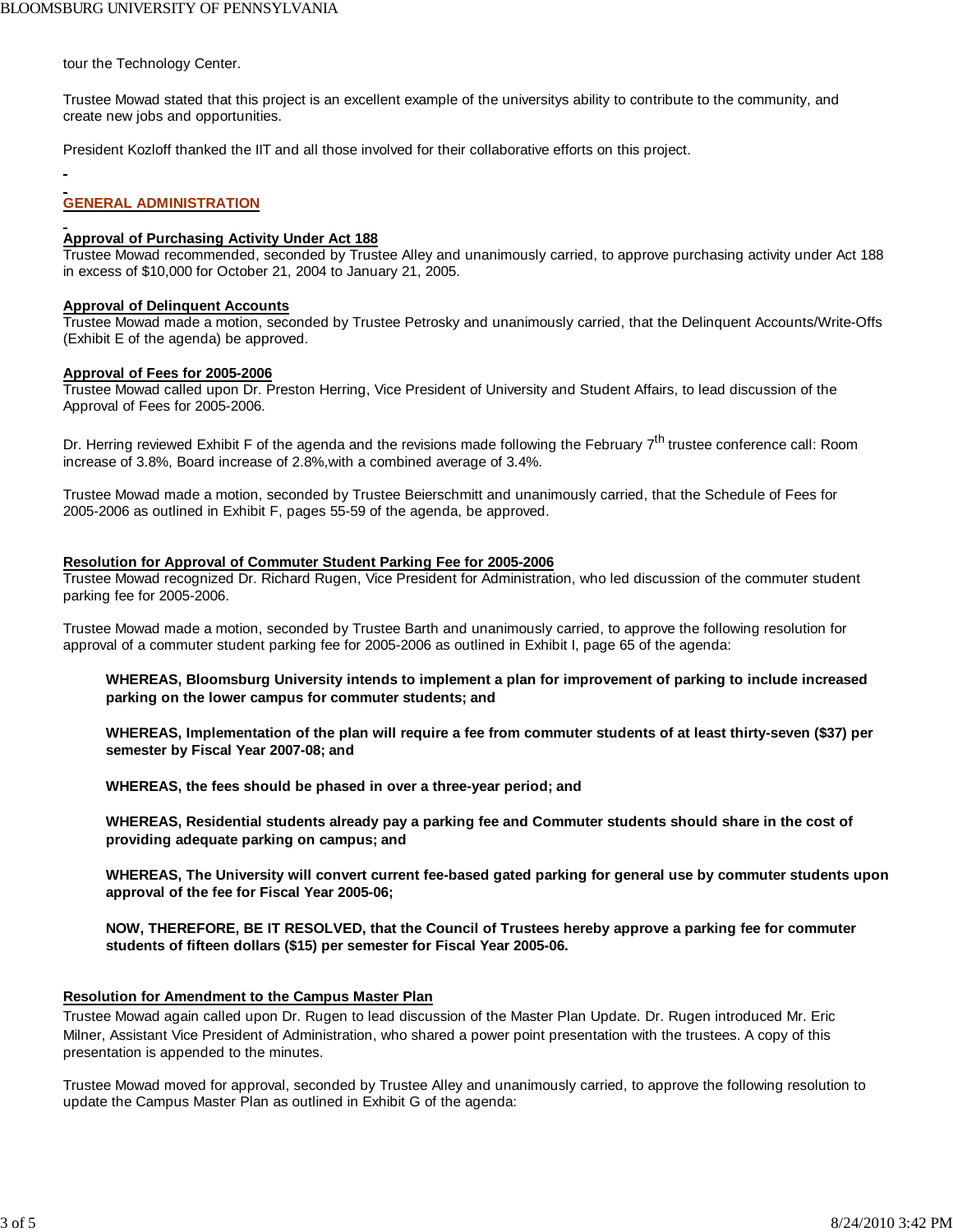**WHEREAS, Bloomsburg University has experienced changes in conditions affecting campus development since approval of the original Master Plan of March 2000;**

### **NOW, THEREFORE, BE IT RESOLVED, that the Council of Trustees hereby approve the Amendment to the Master Plan as presented in the** *Update to the Master Plan, February 2005***.**

### **Administration and Finance Report**

Trustee Mowad recognized Vice President Rugen who discussed the Administration and Finance Report, Addendum A.

### **Auditors Report**

Vice President Rugen introduced Andrea Caladie, CPA, Parente Randolph, who presented the audit results to the Council of Trustees. A copy of this presentation is appended to the minutes.

## **UNIVERSITY & STUDENT AFFAIRS**

### **Resolution to Approve Naming of the Student Services Center**

Trustee Barth, Chair of the University Relations Committee, called upon Vice President Herring to lead discussion of the request to name the Student Services Center.

Dr. Herring informed the trustees that the BU Foundation has proposed that in recognition of a \$1 million gift to the University for scholarships, that the University name the Student Services Center in honor of Robert D. Warren, faculty emeritus. Supporting information can be found in Exhibit J, page 66 of the agenda.

Trustee Barth moved for approval, seconded by Trustee Gibble and unanimously carried, for approval of the following resolution to name the Student Services Center:

**WHEREAS, Dr. Robert D. Warren served Bloomsburg University of Pennsylvania with distinction as a member of the History Department faculty for 20 years; and**

**WHEREAS, Dr. Warren exemplifies the highest ideals of the faculty at Bloomsburg University; and**

**WHEREAS, he has contributed both his time and treasure to this university during his retirement.**

### **NOW, THEREFORE, BE IT RESOLVED, that the Council of Trustees approve naming of the Student Services Center the Robert D. Warren Student Services Center.**

Trustee Kelly and President Kozloff presented a formal copy of this resolution to Dr. Robert D. Warren.

### **Gift Summary by Constituency**

Trustee Barth recognized Mr. Jim Hollister, Assistant Vice President of University Relations who discussed the Gift Summary by Constituency Report. A copy of this report is appended to the minutes.

### **Adjournment**

With no other business and upon motion by Trustee Kelly, the meeting was adjourned at 12:05 p.m.

Steve Barth Lisa K. Hemrick **Secretary** Administrative Assistant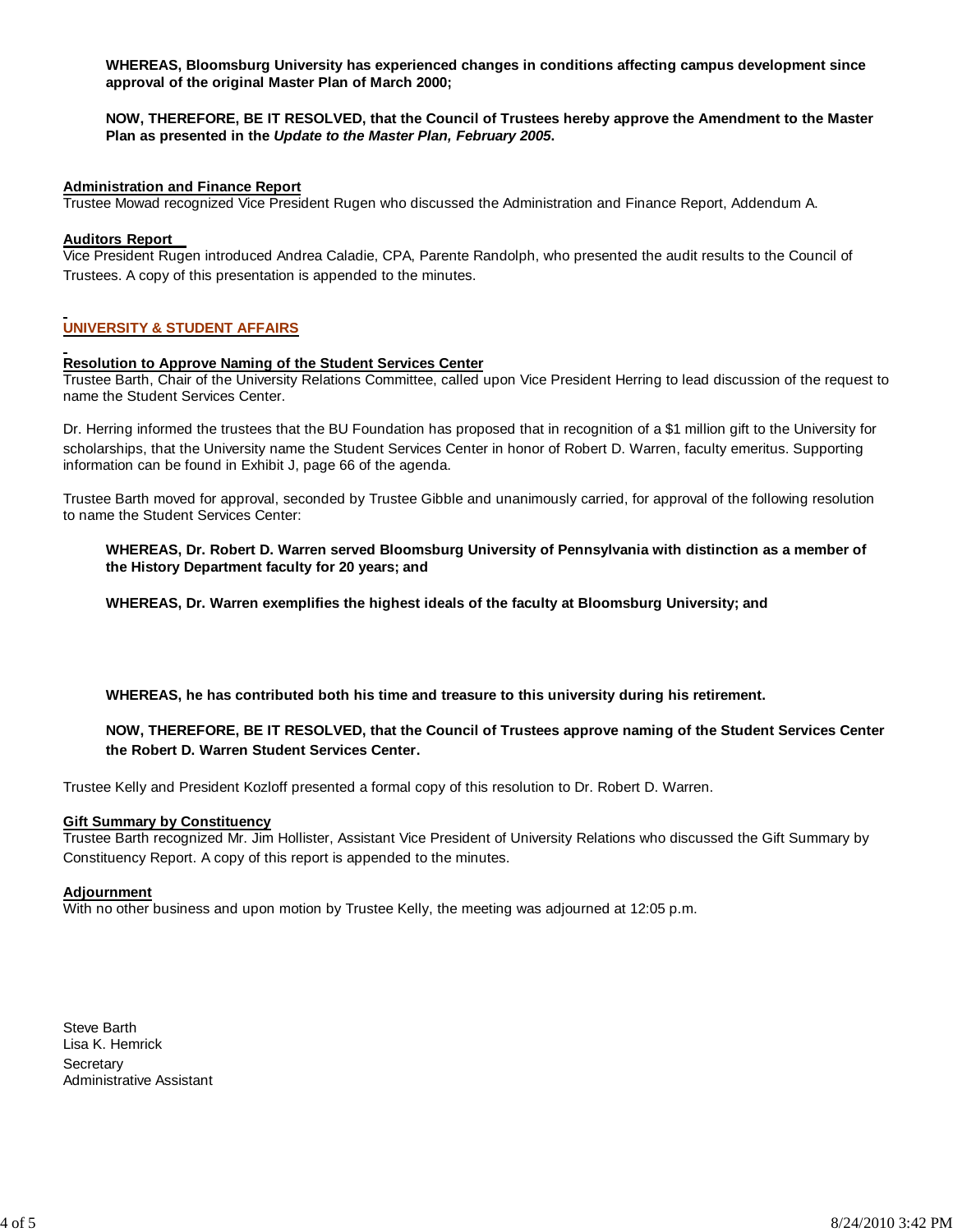## BLOOMSBURG UNIVERSITY OF PENNSYLVANIA Bloomsburg, PA 17815

## **COUNCIL OF TRUSTEES QUARTERLY MEETING MINUTES MAY 4, 2005**

The Bloomsburg University Council of Trustees met in the Assembly Room of Montys, at 10:30 a.m. Those in attendance:

### **Council of Trustees**

Mr. A. William Kelly, Chair Mr. Steven Barth, Secretary Dr. Joseph Mowad, Past Chair Ms. Ramona Alley Mr. Robert Dampman Mr. LaRoy Davis Ms. Marie Conley-Lammando Mr. David Petrosky Ms. Jennifer Shymansky

Excused: Mr. Richard Beierschmitt, Mr. Robert Gibble

### **University Personnel**

- Dr. Jessica Kozloff, President
- Dr. James Matta, Interim Provost and Vice President of Academic Affairs
- Dr. Preston Herring, Vice President for Student Life
- Dr. Richard Rugen, Vice President for Administration and Finance
- Ms. Brenda Cromley, Executive Assistant to the President
- Ms. Jennifer Kluck, Administrative Assistant, Presidents Office

### **Council of Trustees Advisors**

- Ms. Veronica Breisch, President, Bloomsburg Chapter AFSCME Local 2361
- Ms. Cheryl John, Treasurer, AFSCME Local 1977
- Ms. Gretchen Osterman, Bloomsburg Chapter of SCUPA
- Dr. Stephen Kokoska, Bloomsburg Chapter of APSCUF
- Mr. David Stover, University Legal Counsel

### **Call to Order**

Mr. A. William Kelly, Chair of the Council of Trustees, called the meeting to order and welcomed all those in attendance. He reported that the Council of Trustees met earlier to conduct the annual inspection of the facilities.

Trustee Kelly then introduced special guests in attendance:

- Ms. Veronica Breisch, President, Bloomsburg Chapter AFSCME, Local 2361
- Ms. Cheryl John, Treasurer, AFSCME Local 1977
- Ms. Gretchen Osterman, Bloomsburg Chapter of SCUPA
- Dr. Stephen Kokoska, Bloomsburg Chapter of APSCUF

### **Pledge of Allegiance**

In accord with House Resolution Number 32, Trustee Kelly requested that everyone stand for the Pledge of Allegiance to the American Flag.

## **Minutes of the Council of Trustees**

A motion was made by Trustee Petrosky, seconded by Trustee Alley, and unanimously carried that the February 23, 2005 minutes be approved.

## **NEW BUSINESS**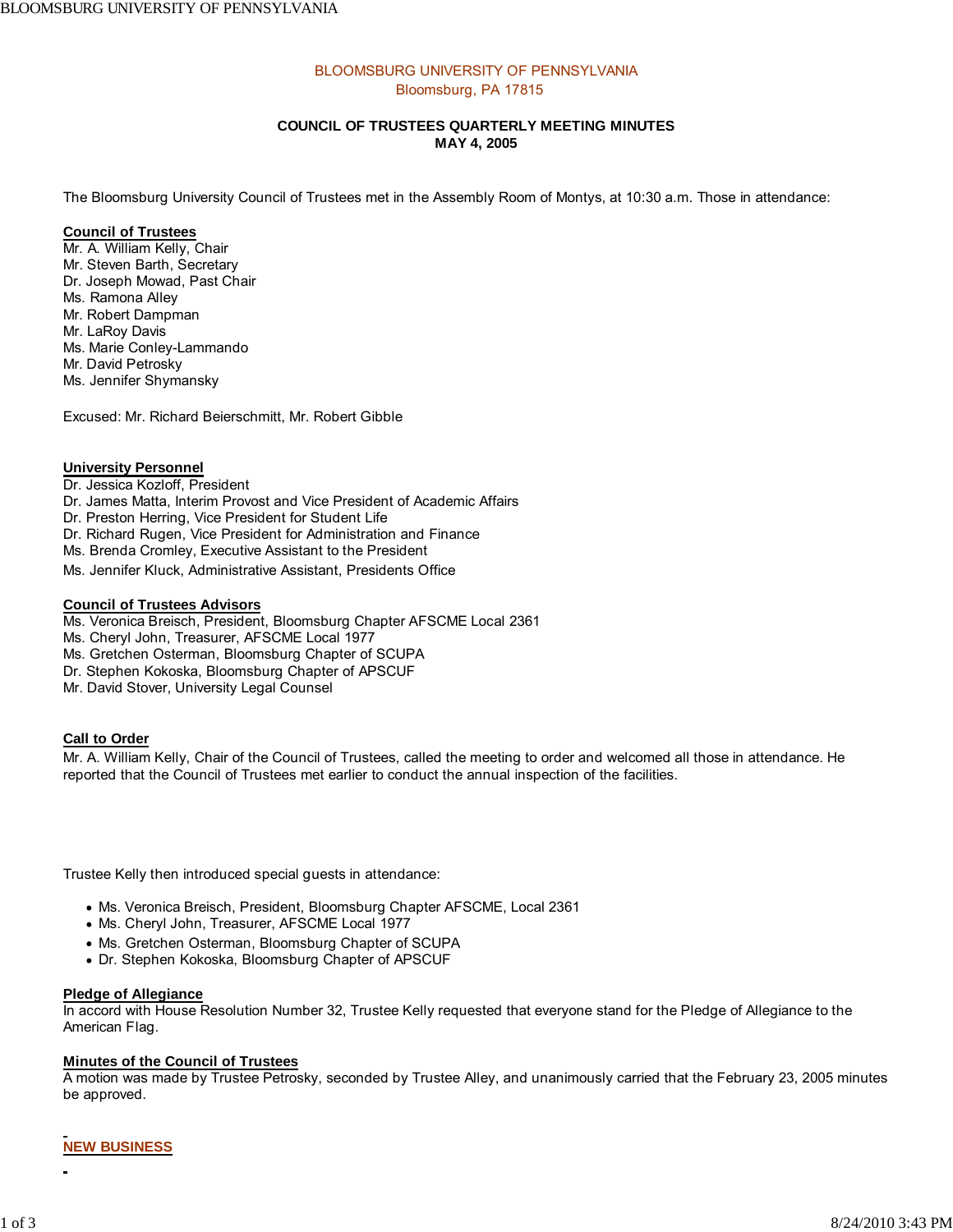## **PRESIDENT**

### **Presidents Report**

President Kozloff reviewed her Presidents Report for May 2005 with the Trustees. A copy of the report will be appended to the minutes.

Trustee Kelly thanked Dr. Kozloff for her appearance on WVIA televisions program on Great Teachers Who Make a Difference.

## **ACADEMIC AFFAIRS**

### **ESL Certification Program**

Trustee Alley, Chair of the Academic Affairs Committee, introduced Dr. James Matta, Interim Provost and Vice President for Academic Affairs, to lead discussion of the Academic Affairs Information Item.

Dr. Matta introduced Dean Ann Lee who recognized Dr. Pamela Smith, a faculty member in Audiology and Speech Pathology, who led a power point presentation regarding the ESL Certification Program. This is a request for a new certificate program that will enable pre-service students enrolled in teacher preparation programs and practicing professionals to become eligible for the Program Specialist ESL Certificate through the Pennsylvania Department of Education. The planned program will consist of four 3-credit courses offered through the Department of Early Childhood and Elementary Education, and Audiology and Speech Pathology. Faculty from both departments developed the courses based on the Pennsylvania Department of Education ESL program specialist guidelines.

A motion was made by Trustee Alley and seconded by Trustee Petrosky, to approve the ESL Certification Program. Unanimous decision.

## **Name Change from Department of Business Education and Office Information Systems to Department of Business Education and Business Information Systems**

Trustee Alley called upon Dr. Matta to read the informational item of the name change from Department of Business Education and Office Information Systems to Department of Business Education and Business Information Systems. Dr. Matta called on Dean David Long to lead the discussion. The department would like to change the name of the department to more accurately fit the program.

## **GENERAL ADMINISTRATION**

## **Resolution for Inspection of Facilities**

Trustee Kelly called on Trustee Mowad to lead the discussion. Eric Milner, Assistant Vice President of Administration, summarized the tour of the facilities. Parking projects viewed included a visit to the site of the new parking lot on upper campus. Viewed construction site between Northumberland Hall and Luzerne Hall and talked about the improvements in that area. They also walked through the nearly completed addition of Hartline Science Center as well as the Robert D. Warren Student Services Center.

Trustee Mowad made a motion, seconded by Trustee Alley and unanimously carried, to approve the resolution as written.

**WHEREAS, members of the Council of Trustees at Bloomsburg University of Pennsylvania did conduct their annual inspection of facilities on Wednesday, May 4, 2005 and found maintenance procedures that ensure buildings and structures are being properly maintained and in good working order, and found also that lawn, flower, shrubbery, tree and recreation areas were attractive and well-maintained. Trustees conducted a tour of the Hartline Science Center and the Robert D. Warren Student Services Center.**

**NOW, THEREFORE, BE IT RESOLVED, that the Council of Trustees of Bloomsburg University of Pennsylvania expressed its approval of both the general condition and the care of the facilities, and transmits their sentiments to the Board of Governors of the Pennsylvania State System of Higher Education.**

### **Approval of Purchasing Activity**

Trustee Mowad recommended, seconded by Trustee Barth and unanimously carried, to approve purchasing activity under Act 188 in excess of \$10,000 for January 21, 2005 to April 15, 2005.

## **Capital Project Prioritization**

Trustee Mowad called on Vice President Rugen to review Exhibit G on page 80.

Trustee Mowad made a motion, seconded by Trustee Lammando and unanimously carried, that the Capital Project Prioritization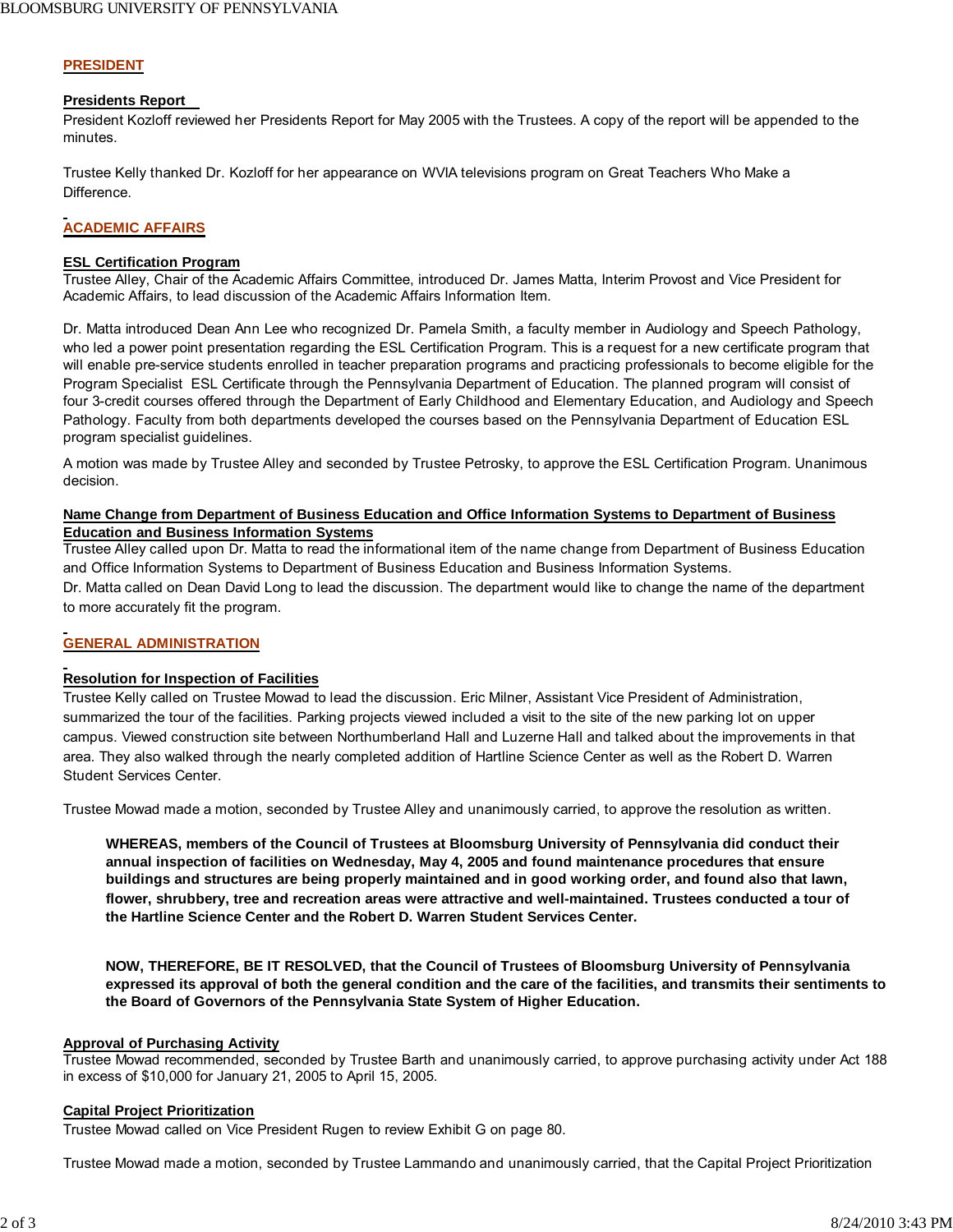be approved.

### **Administration and Finance Report**

Trustee Mowad recognized Vice President Rugen who discussed the Administration and Finance Report, Addendum A.

### **UNIVERSITY & STUDENT AFFAIRS**

### **The Model UN Program**

Trustee Kelly recognized Trustee Conley-Lammando to discuss the University and Student Affairs section of the agenda. Trustee Conley-Lammando called upon Vice President Herring to lead discussion of the University and Student Affairs informational item. Dr. Herring introduced Jean Downing, SOLVE Coordinator and Dr. Diana Zoelle, Assoc. Professor, Political Science Department who gave a summary of the universitys Model United Nations program.

### **2005-2006 COT Meeting Calendar**

Trustee Kelly asked the trustees to review Exhibit H of the agenda, the 2005-2006 meeting calendar.

### **Adjournment**

With no other business and upon motion by Trustee Davis, second by Trustee Dampman, the meeting was adjourned at 12:05 p.m.

Steve Barth Jennifer D. Kluck **Secretary** Administrative Assistant

**Attachments**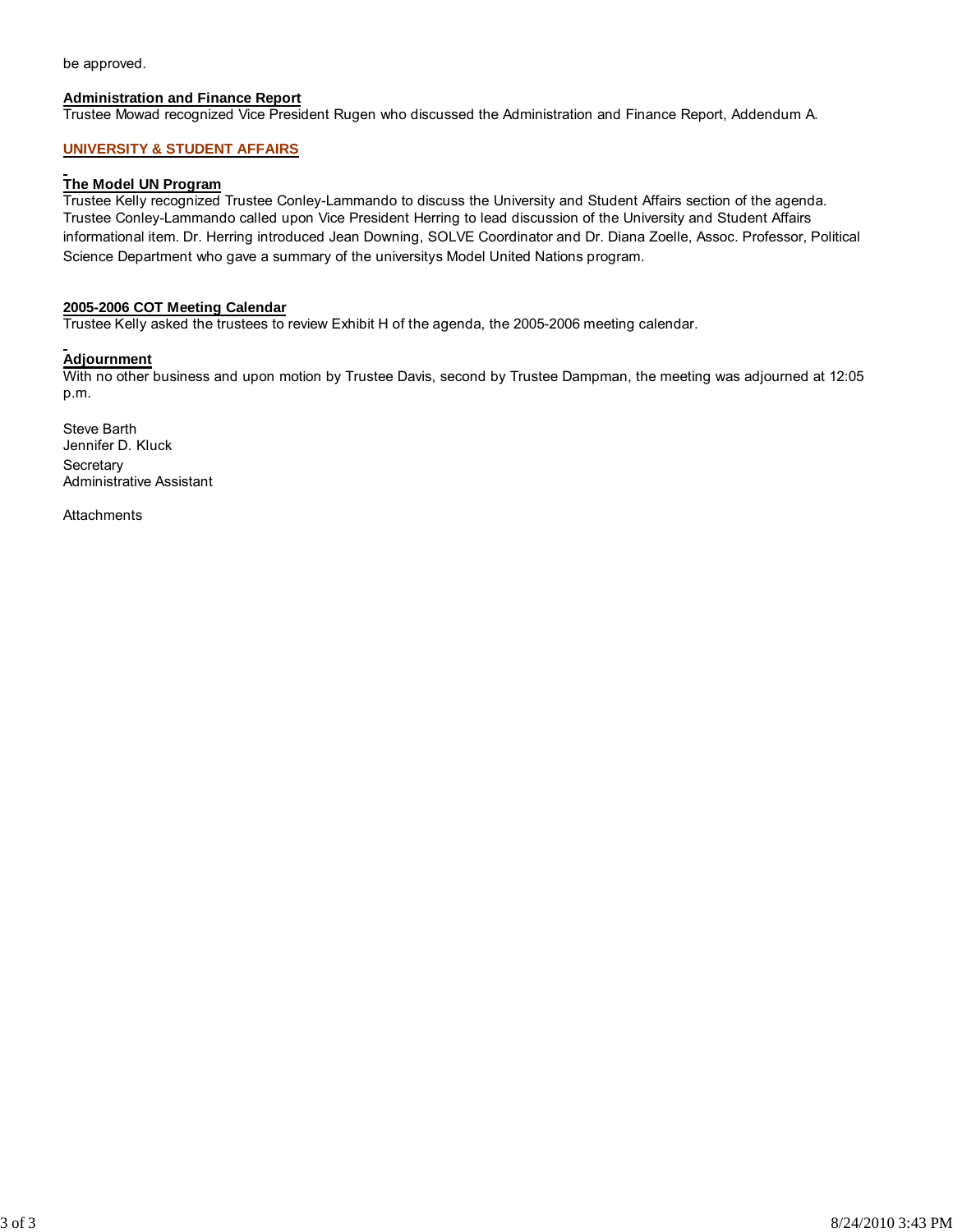#### BLOOMSBURG UNIVERSITY OF PENNSYLVANIA Bloomsburg, PA 17815

#### **COUNCIL OF TRUSTEES QUARTERLY MEETING MINUTES August 31, 2005**

The Bloomsburg University Council of Trustees met in the Assembly Room of Montys, at 10:30 a.m. Those in attendance:

#### **Council of Trustees**

- Mr. A. William Kelly, Chair Mr. Steven Barth, Secretary Dr. Joseph Mowad, Past Chair Mr. Robert Gibble
- 
- Ms. Ramona Alley Mr. Robert Dampman
- Mr. LaRoy Davis
- 
- Ms. Marie Conley-Lammando Mr. David Petrosky
- Ms. Jennifer Shymansky

### **University Personnel**

- Dr. Jessica Kozloff, President
- Dr. James Mackin, Provost
- Dr. Preston Herring, Vice President for Student Life
- Dr. Richard Rugen, Vice President for Administration and Finance
- Ms. Brenda Cromley, Executive Assistant to the President
- Ms. Jennifer Kluck, Administrative Assistant, Presidents Office

#### **Council of Trustees Advisors**

- Ms. Veronica Breisch, President, Bloomsburg Chapter AFSCME Local 2361
- Ms. Cheryl John, Treasurer, AFSCME Local 1977
- Ms. Gretchen Osterman, Bloomsburg Chapter of SCUPA
- Dr. Stephen Kokoska, Bloomsburg Chapter of APSCUF
- Mr. David Stover, University Legal Counsel

#### **Call to Order**

Mr. A. William Kelly, Chair of the Council of Trustees, called the meeting to order and welcomed all those in attendance. He reported that the Council of Trustees met earlier to discuss the Presidential Evaluation process.

Trustee Kelly then introduced special guests in attendance:

- Ms. Veronica Breisch, President, Bloomsburg Chapter AFSCME, Local 2361
- Ms. Cheryl John, Treasurer, AFSCME Local 1977 (not present)
- Ms. Gretchen Osterman, Bloomsburg Chapter of SCUPA
- Dr. Stephen Kokoska, Bloomsburg Chapter of APSCUF
- Nathan Conroy, Community Government Association (not present)
- Mr. Robert Rupp, Deputy Chief Bloomsburg Fire Department (not present)
- Mayor Chip Coffman, Town of Bloomsburg

#### **Pledge of Allegiance**

In accord with House Resolution Number 32, Trustee Kelly requested that everyone stand for the Pledge of Allegiance to the American Flag.

#### **Public Comments**

Veronica Breisch, President, Bloomsburg Chapter AFSCME, Local 2361 requested the Trustees join together to establish a relief fund for the victims of Hurricane Katrina. She informed the Trustees of a \$500 donation from the Bloomsburg Chapter AFSCME, Local 2361. President Kozloff thanked Ms. Breisch for her efforts.

Bloomsburg Mayor Charles Coffman updated the Trustees on a meeting held the day before with the town supervisors and Bloomsburg University officials regarding an access road to upper campus. He stated the meeting went really well and the committee will have a recommendation in approximately six months. A he Mayor also stated he had a chance to speak with Congressman Kanjorski and he will see what he can do to help us financially get the road finished.

#### **Minutes of the Council of Trustees**

A motion was made by Trustee Mowad, seconded by Trustee Davis, and unanimously carried that the May 4, 2005 minutes be approved.

### **NEW BUSINESS**

#### **PRESIDENT**

Trustee Kelly introduced Trustee Alley to discuss new business.

#### **Contributions to Local Fire Department**

Trustee Alley made a motion to approve an annual \$38,000 contribution from Bloomsburg University to the Bloomsburg Fire Department for the 2005-2006 year, seconded by Trustee Petrosky EUnanimous approval.

Trustee Alley also made a motion to approve the second payment of eight payments of \$25,000 toward the purchase of a new ladder fire truck, seconded by Trustee Davis. Á Jnanimous approval.

#### **Non Instructional Emeritus Status**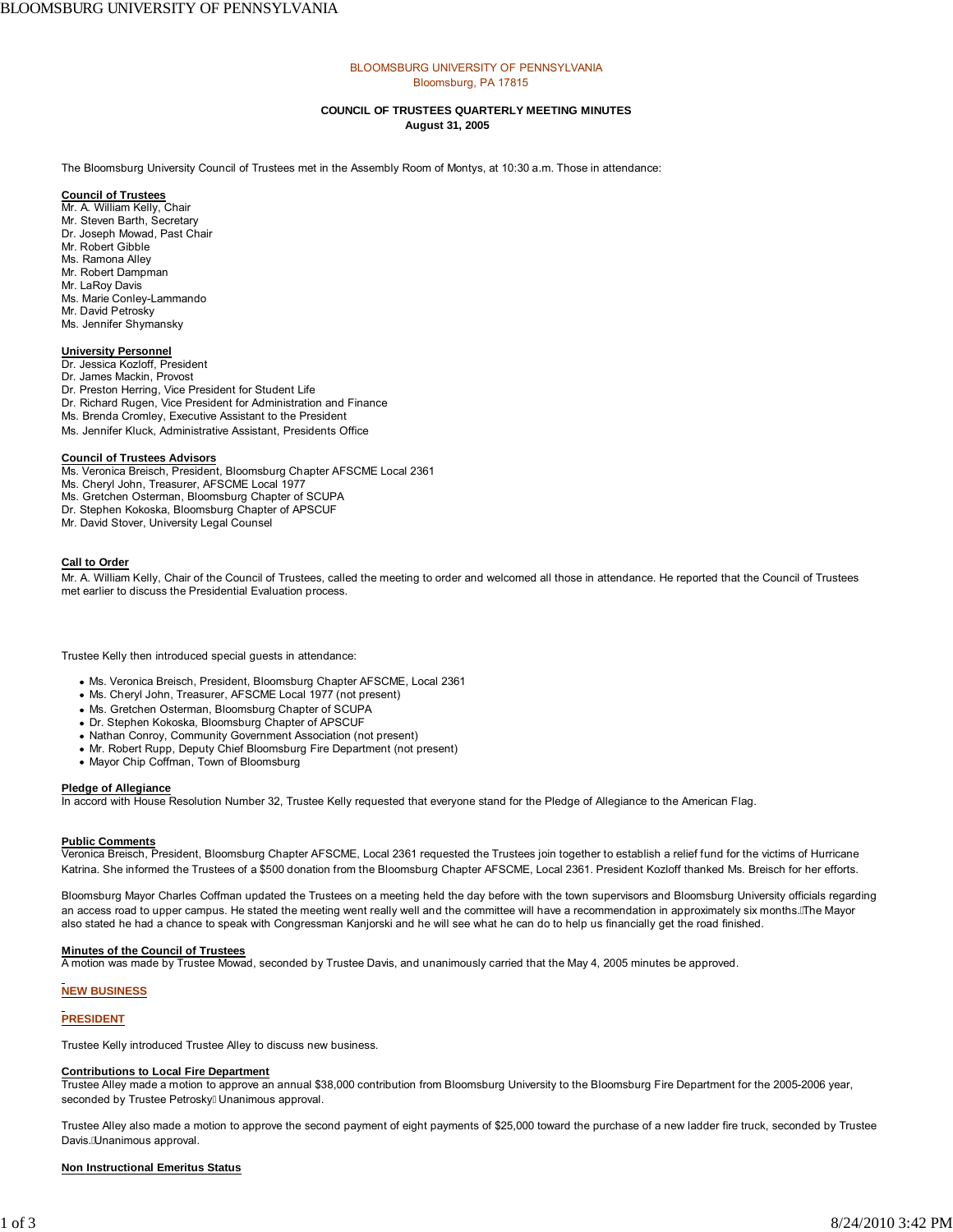Trustee Alley made a motion to approve Non-Instructional Emeritus Status for Janice Boop, Darla Hendrickson, Clara Hosler, Louann Laidacker, George Pupchock, Bonita Rhone, Michael Robatin, Kenneth Schnure and Jere Vietz, seconded by Trustee Conley-Lammando. Unanimous approval.

#### **2006-2007 Budget Request**

President Kozloff briefly pointed out to the Trustees that this is our annual request to tell the State System the needs of Bloomsburg University. Dr. Rugen reviewed the budget request. A motion was made by Trustee Davis to approve the 2006-2007 budget request, seconded by Trustee Alley. Unanimous approval.

#### **Presidents Report**

President Kozloff reviewed her Presidents Report for summer 2005 with the Trustees. A copy of the report will be appended to the minutes.

#### **Faculty Emeritus Status**

President Kozloff informed the Trustees that Faculty Emeritus status was conferred upon: Dr. Robert Campbell Sharon Kribbs Dr. Rosemary Radzievich

#### j **ACADEMIC AFFAIRS**

#### **Graduate Certificate Program in Management Decision Making**

Trustee Gibble, Chair of the Academic Affairs Committee, introduced Dr. James Mackin, Provost to lead discussion of the Academic Affairs Information Item.

Dr. Mackin introduced interim Dean of the School of Business Dennis Gehris who recognized Dr.John Grandzol, a faculty member in Management, who led a power point presentation regarding the Graduate Certificate Program in Management Decision Making. A his is a request for a new certificate program that will enhance baseline knowledge in management theory and statistical analysis; ensure understanding of the data-to-information transformation using business research methodologies and quantitative models; develop expertise in developing data-driven responses to organizational challenges through exposure to quality management principles and decision modeling; and confirm achievement of these objectives by means of a structured interactive internship.

A motion was made by Trustee Gibble and seconded by Trustee Alley, to approve the Graduate Certificate Program in Management Decision Making. Unanimous approval.

#### **Continuation of the Husky Research Corporation (HRC) as an affiliated organization**

Trustee Gibble called upon Dr. Mackin to lead discussion of the Academic Affairs action item: Continuation of the Husky Research Corporation (HRC) as an affiliated organization. Dr. Mackin requested a resolution, as required by the Board of Governors, certifying compliance with policy 1985-04-A. Trustee Gibble moved to approve the continuation of the Husky Research Corporation (HRC) as an affiliated organization, seconded by Trustee Conley-Lammando. Unanimous approval.

#### **Summer Freshman Program**

Trustee Gibble called on Dr. Mackin to lead discussion on the Summer Freshman Program.

#### **GENERAL ADMINISTRATION**

Trustee Kelly recognized Trustee Mowad chair of the General Administration.

#### **Approval of Purchasing Activity**

Trustee Mowad made a motion, seconded by Trustee Gibble and unanimously carried, to approve purchasing activity under Act 188 in excess of \$10,000 for April 16, 2005 to July 31, 2005.

#### **End of Year Finance Report**

Trustee Mowad introduced Vice President Rugen to discuss the End of Year Finance Report. Dr. Rugen introduced Claudia Thrush as the new Director of Finance. He then discussed the End of Year Finance Report.

#### **Update on Construction Projects**

Trustee Mowad introduced Dr. Rugen who introduced Eric Milner to make the presentation. Specific projects discussed were the Hartline Science Center West Wing and the Navy Hall renovation. Other projects in process are the Ben Franklin renovation, McCormick addition, nine infrastructure projects, and four auxiliary funded projects. There are twenty projects in process with a total construction value of \$38,150,000.

#### **UNIVERSITY & STUDENT AFFAIRS**

#### **Fall Enrollment and Housing Update**

Trustee Kelly recognized Trustee Conley-Lammando to discuss the University and Student Affairs section of the agenda.

Trustee Conley-Lammando called upon Vice President Herring to lead discussion of the University and Student Affairs informational item. Dr. Herring presented details on new Fall freshmen, new transfer students, and minority enrollment statistics. We are seeing an increase in applications, offers, and enrollments in all three areas.

Dr. Herring also presented the housing update regarding the new Honeysuckle Apartments. All 407 apartments are occupied with a waiting list of six students. Both nine and twelve month leases are offered to students.

#### **Fundraising Update**

Dr. Herring introduced Maryann Lindberg, Executive Director of the Bloomsburg University Foundation. Ms. Lindberg reviewed the sources of donations from 2004-2005, program contributions, unrestricted and annual giving.

#### **OTHER BUSINESS**

#### **Presidential Evaluation 2004-2005**

Trustee Kelly explained the Presidential Evaluation process for the State System. High praise was given to Dr. Jessica Kozloff for her efforts by Trustee Davis, Gibble, Alley and Kelly.

Trustee Mowad made a motion to accept the formal review of President Kozloff and recommends extending her contract by one year to June 30, 2008. Seconded by Trustee Conley-Lammando. Unanimous approval.

#### **Committee Assignments**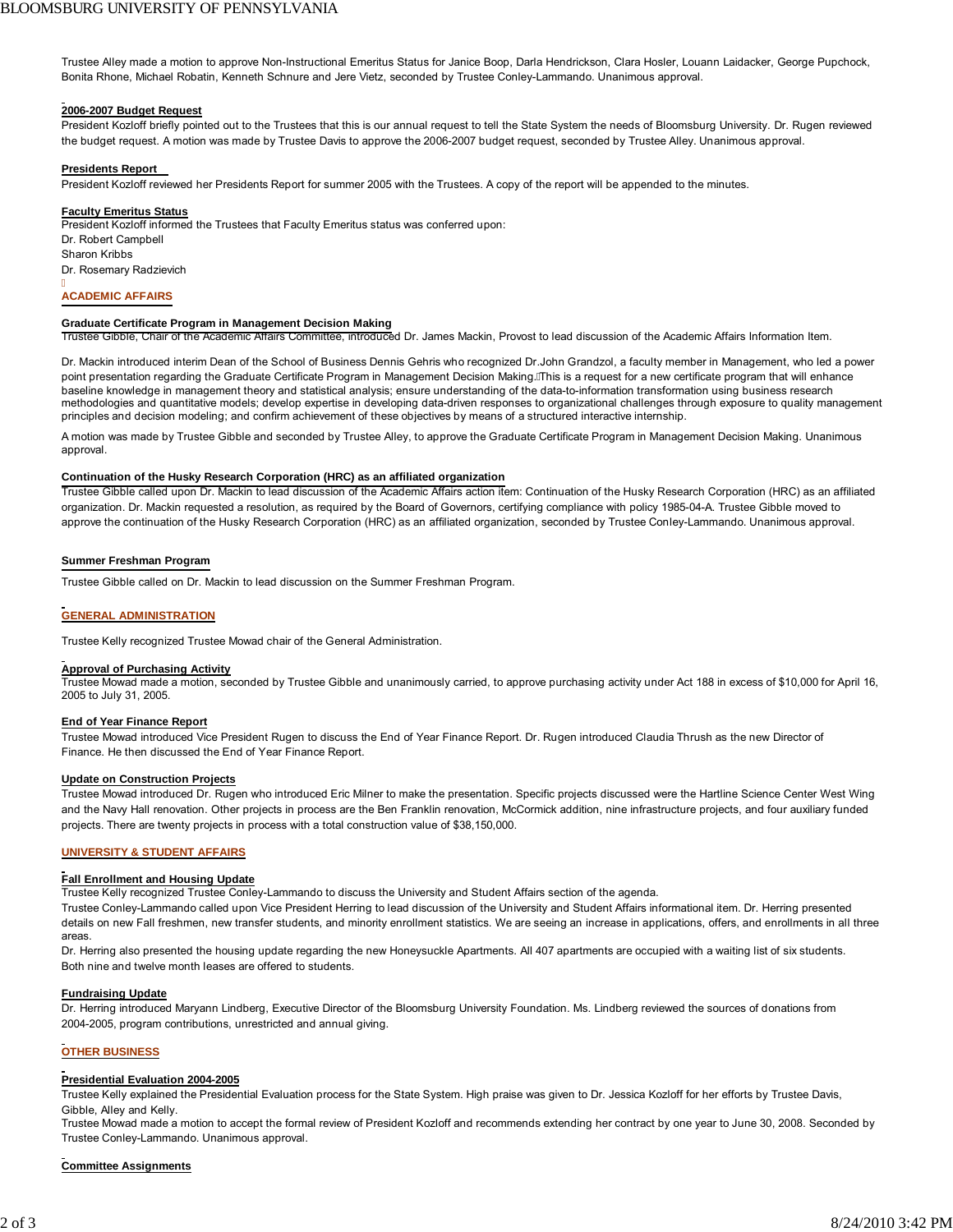Trustee Kelly called to the attention of the Trustees the 2005-2006 Committee listing included in their packets.

#### **2005-2006 Meeting Calendar**

Trustee Kelly also called to the attention of the Trustees the revised meeting calendar.

#### **Adjournment**

With no other business and upon motion by Trustee Kelly, second by Trustee Davis, the meeting was adjourned at 12:25 p.m.

Steve Barth Jennifer D. Kluck Secretary Administrative Assistant

**Attachments** 

BLOOMSBURG UNIVERSITY OF PENNSYLVANIA Bloomsburg, PA 17815

#### **PRESIDENT'S REPORT TO THE BLOOMSBURG UNIVERSITY COUNCIL OF TRUSTEES**

#### **August 31, 2005**

Summer on our campus is a slightly quieter time; however we still are busy with a number of activities.

Our summer school was very successful this year. We implemented a new summer freshmen program with a shorter schedule and with students taking fewer courses. Student satisfaction with the program was good and we enrolled 117 more students than in 2004, including 43 more summer-spring students. (a total of 250 students last summer, 367 this summer).

This summer a total of 3,313 individuals participated in either camps or conferences on the Bloomsburg University campus.

A seminar on balance and vestibular diseases, sponsored by BU's doctorate of audiology program and the Husky Research Corporation, attracted more than 60 audiologists, physicians, physical therapists and students to campus in July. The week-long intensive course featured Dr. Neil Shepard, a professor from in the University of Nebraska's College of Special Education and Communication Disorders.

Fifty students from 10 area high schools participated in the Upward Bound program in July. Upward Bound was established by the U.S. Department of

Education to provide young people with opportunities and assistance to explore their potential for academic, social, and personal growth. It provides equal aces to post secondary education for high school students by giving them adequate preparation. School districts affiliated with the program are Berwick, Bloomsburg, Mahanoy Area, Milton, Minersville, Mount Carmel, North Schuylkill, Pottsville, Shamokin, and Shikellamy.

Our dining service provider, ARAMARK, held 3 conferences on campus. Aramark is one of six new organizations that discovered the outstanding facilities • available to them at Bloomsburg University. Their corporate Vice President has been so pleased with housing accommodations, Montys, the meeting facilities and quality of meals that she has designated BU as a training site for Aramarks northern region schools.

I would like to recognize a few student achievements since our last Trustee meeting.

Ninety school-athletes from BU were recently honored by the Pennsylvania State Athletic Conference for the 2004-05 year, including 35 men and 55 women. To be named a scholar-athlete, students must attain a 3.25 cumulative grade point average while competing in an intercollegiate varsity sport. In addition, senior field hockey captain Sharla Parlton received distinction by being named a scholar-athlete while also being named PSAC Athlete of the Year in her respective sport.

Track standout, Amber Hackenberg, capped off a brilliant freshman season by being selected to the NCAA Division II Track and Field Coaches Association All Academic team. Ms. Hackenberg has a 4.0 GPA as a business education major. She qualified for the 5,000 meters at the NCAA national championships this spring and earned MVP honors in both track and cross country this season.

The Bloomsburg University Players and the Bloomsburg Theater Ensemble collaborated in the production of The Jungle Book this summer. The show, which attracts many area children, involved 14 BU students and recent graduates in on- and off-stage capacities.

The weather may still be summer-like but we are now in day three of our fall semester. Bloomsburg University received a record number of applications for spots in the Class of 2009.

Let me give you a snapshot of our first-year students.

80 percent participated in student government, athletics, or honors programs while in high school

These freshmen have an average SAT score of 1054

- The students average high school class standing was in the top 31 percent
- Eight were valedictorians and three were salutatorians
- Thirteen percent of BU freshman class comes from outside the commonwealth with states represented as far away as North Dakota and Michigan.
- International students arrived from India, Japan, Liberia, and Russia.

On behalf of the university community, I want to thank the Trustees for your leadership and look forward to the start of another academic year.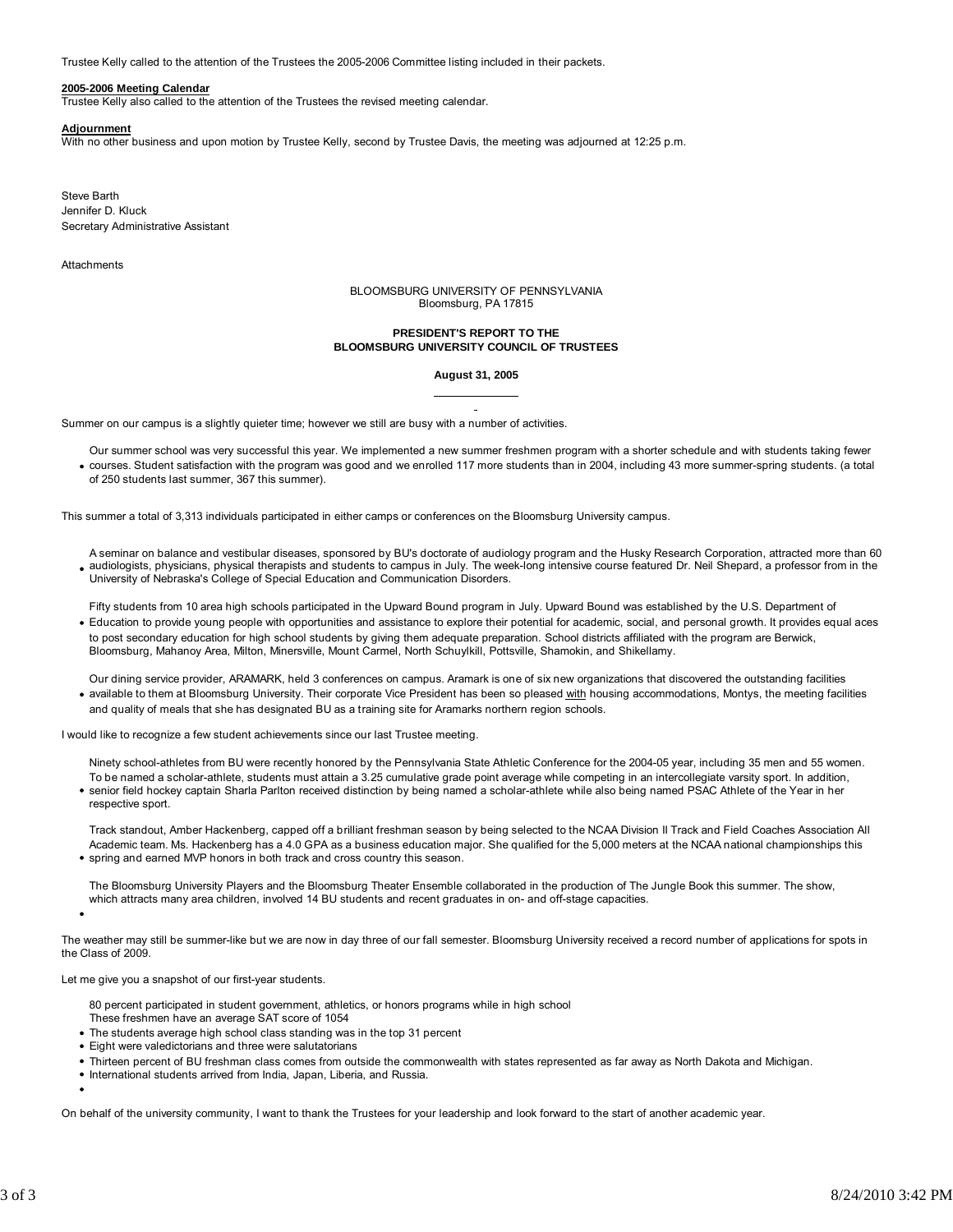# BLOOMSBURG UNIVERSITY OF PENNSYLVANIA Bloomsburg, PA 17815

# **COUNCIL OF TRUSTEES QUARTERLY MEETING MINUTES November 9, 2005**

The Bloomsburg University Council of Trustees met in the Assembly Room of Monty's, at 10:30 a.m. Those in attendance:

# **Council of Trustees**

Mr. A. William Kelly, Chair Mr. Steven Barth, Secretary Dr. Joseph Mowad, Past Chair Mr. Robert Gibble Ms. Ramona Alley Mr. LaRoy Davis Mr. David Petrosky Mr. Charles Housenick Ms. Jennifer Shymansky

Excused: Dr. Robert Dampman, Marie Conley-Lammando

# **University Personnel**

Dr. Jessica Kozloff, President Dr. James Mackin, Provost Dr. Preston Herring, Vice President for Student Life Dr. Richard Rugen, Vice President for Administration and Finance Ms. Brenda Cromley, Executive Assistant to the President Ms. Jennifer Kluck, Administrative Assistant, President's Office

# **Council of Trustees Advisors**

Ms. Veronica Breisch, President, Bloomsburg Chapter AFSCME Local 2361

- Ms. Cheryl John, Treasurer, AFSCME Local 1977
- Ms. Gretchen Osterman, Bloomsburg Chapter of SCUPA
- Dr. Stephen Kokoska, President, Bloomsburg Chapter of APSCUF

Mr. David Stover, University Legal Counsel

# **Call to Order**

Mr. A. William Kelly, Chair of the Council of Trustees, called the meeting to order and welcomed all those in attendance. He reported that the Council of Trustees met earlier to discuss the Master Plan Update on Parking.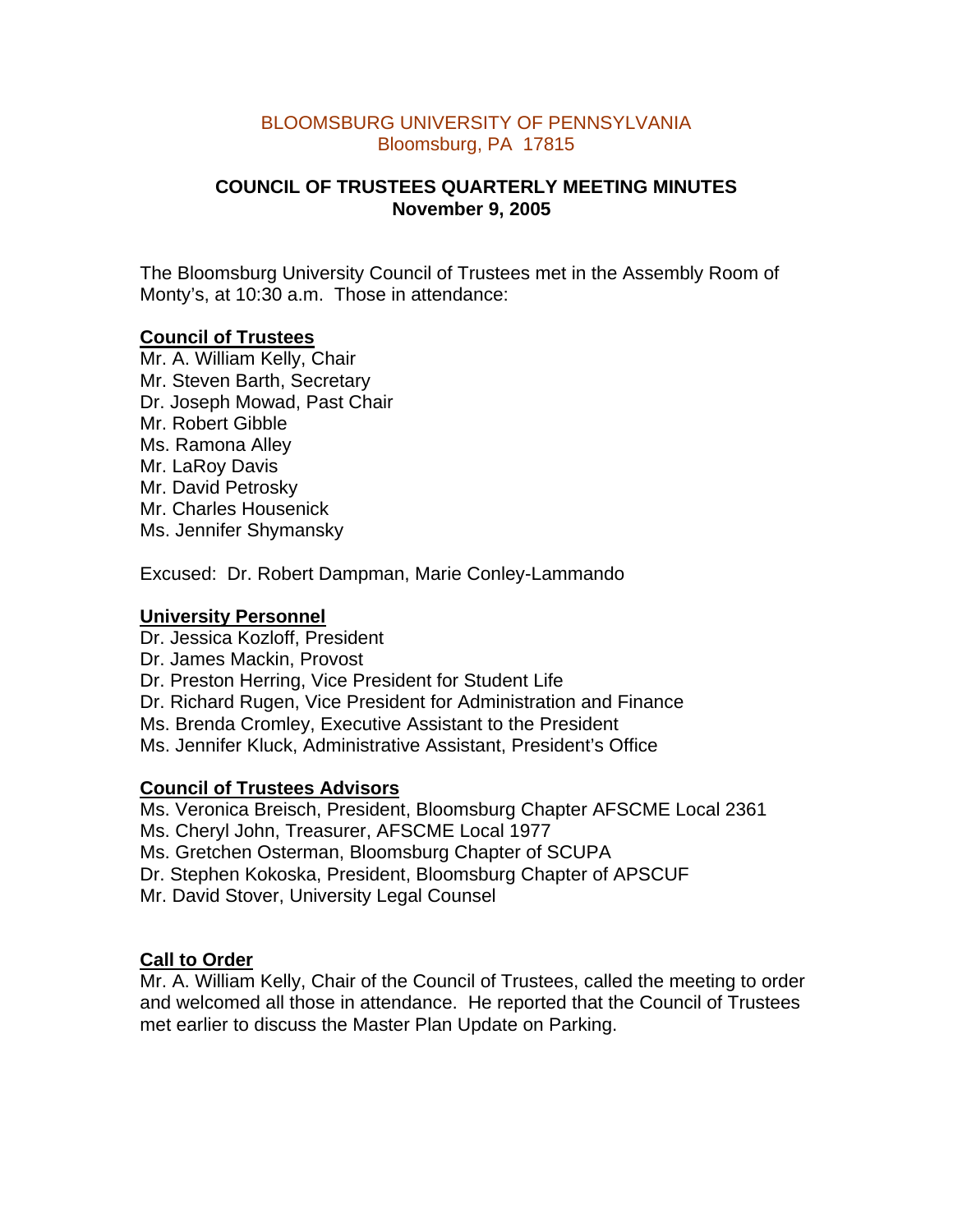Trustee Kelly then introduced special guests in attendance:

- Ms. Veronica Breisch, President, Bloomsburg Chapter AFSCME, Local 2361
- Ms. Cheryl John, Treasurer, AFSCME Local 1977 (not present)
- Ms. Gretchen Osterman, Bloomsburg Chapter of SCUPA
- Dr. Stephen Kokoska, President, Bloomsburg Chapter of APSCUF
- Nathan Conroy, President, Community Government Association (not present)

# **Pledge of Allegiance**

In accord with House Resolution Number 32, Trustee Kelly requested that everyone stand for the Pledge of Allegiance to the American Flag.

# **Public Comments**

None

# **Minutes of the Council of Trustees**

A motion was made by Trustee Davis, seconded by Trustee Mowad, and unanimously carried that the August 31, 2005 minutes be approved.

# **Introduction of New Trustee**

Mr. Kelly introduced Mr. Charles "Nick" Housenick as the newest trustee. Nick will fill the unexpired term of Mr. Richard Beierschmitt who resigned in May 2005.

Congratulations to Trustee Mowad and Gibble on their re-appointments to the Council of Trustees. Nate Conroy was also recognized as a student member of the Board of Governors to the State System of Higher Education. This is a first for Bloomsburg University.

# **OTHER BUSINESS**

Trustee Kelly introduced Trustee Alley to discuss other business.

Trustee Alley made a motion to approve the following resolution:

**WHEREAS**, Coach Jan Hutchinson recently won her 1,500th game as head coach of both field hockey and softball; and

**WHEREAS,** Coach Jan Hutchinson became the first female coach and fourth overall to achieve 1,500 victories; and

**WHEREAS,** Coach Jan Hutchinson continues to serve as a role model for student-athletes and leads her team with outstanding sportsmanship; and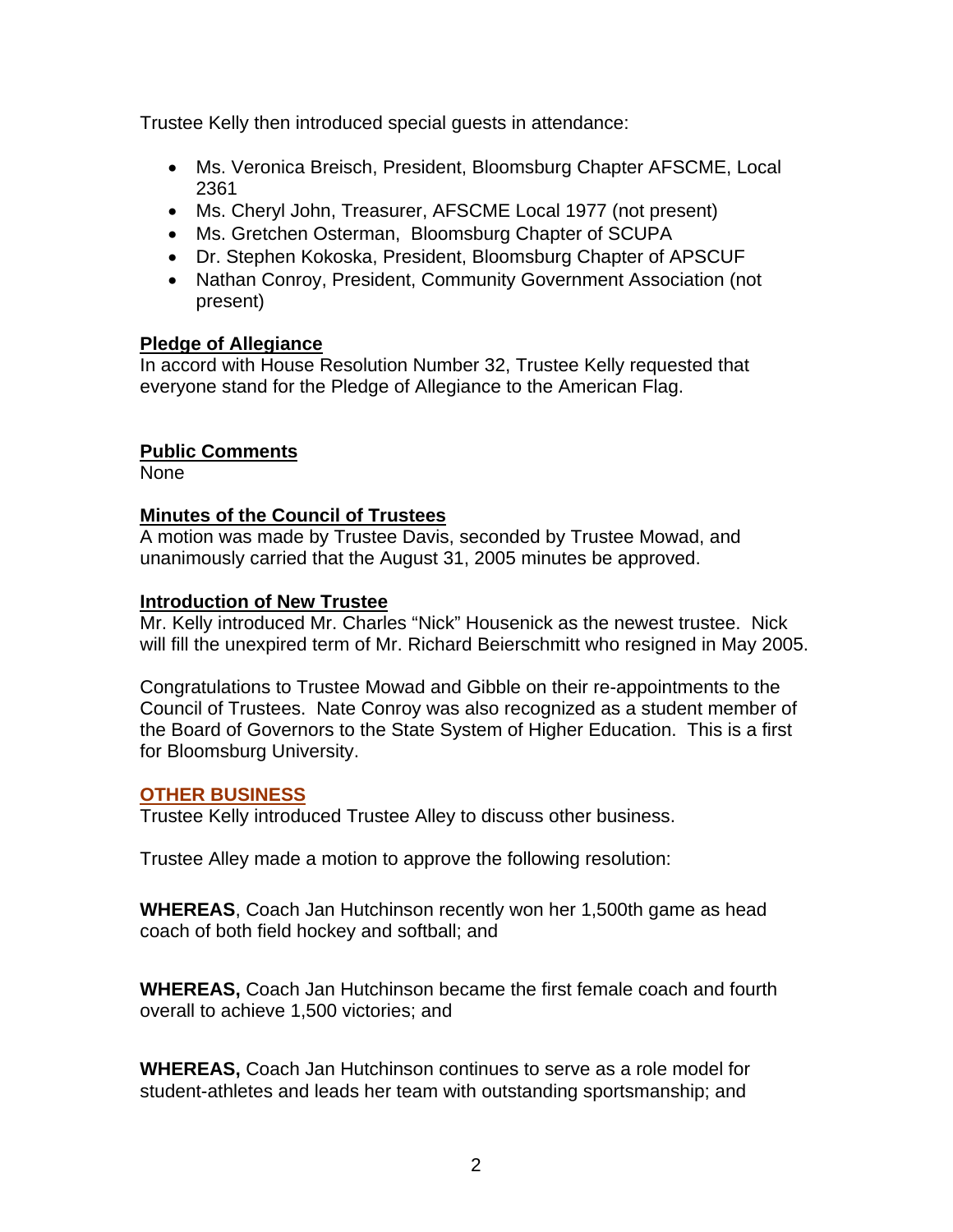**WHEREAS**, the Council of Trustees of Bloomsburg University of Pennsylvania advocates excellence in athletics as well as academics, and recognizes the important contributions of coaches, student-athletes, and the staff in the field of athletics to the total university environment.

**NOW, THEREFORE, BE IT RESOLVED,** that the Council of Trustees of Bloomsburg University of Pennsylvania hereby congratulates Jan Hutchinson and extends their appreciation for the recognition she has brought to Bloomsburg University of Pennsylvania.

**BE IT FURTHER RESOLVED,** that this resolution be made a part of the official minutes of the Council of Trustees of Bloomsburg University of Pennsylvania and that a copy be presented to Ms. Jan Hutchinson.

Motion seconded by Trustee Petrosky. Unanimous approval.

Trustee Alley made a motion to approve the following resolution:

**WHEREAS,** head coach Danny Hale of the Bloomsburg University football team recently won his 100th game as head coach of the Huskies; and

**WHEREAS,** Coach Danny Hale has the most wins of any football coach in Bloomsburg history and has one of the highest winning percentages among active coaches in NCAA Division II football; and

**WHEREAS,** Coach Danny Hale continues to serve as a role model for studentathletes and leads his team with outstanding sportsmanship; and

**WHEREAS,** the Council of Trustees of Bloomsburg University of Pennsylvania advocates excellence in athletics as well as academics, and recognizes the important contributions of coaches, student-athletes, and the staff in the field of athletics to the total university environment.

**NOW, THEREFORE, BE IT RESOLVED,** that the Council of Trustees of Bloomsburg University of Pennsylvania hereby congratulates coach Danny Hale and extends their appreciation for the recognition he has brought to Bloomsburg University of Pennsylvania.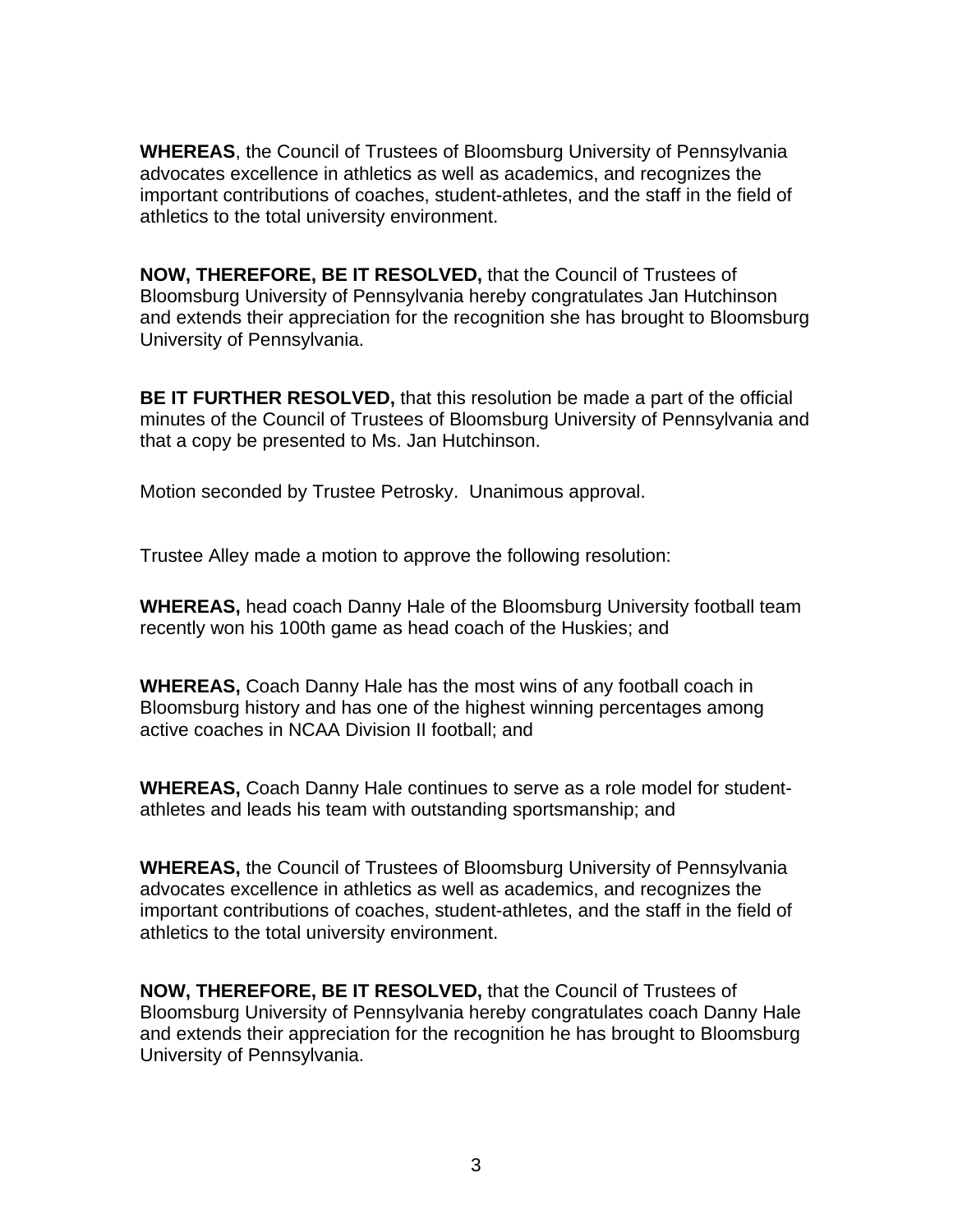**BE IT FURTHER RESOLVED,** that this resolution be made a part of the official minutes of the Council of Trustees of Bloomsburg University of Pennsylvania and that a copy be presented to Mr. Danny Hale.

Motion seconded by Trustee Mowad. Unanimous approval.

# **Non-Instructional Emeritus Status**

Trustee Alley made a motion to grant Non-Instructional Emeritus Status to the following people:

 Judy Franklin, Corporal, BU Police Department Linda Haines, Admissions

Motion was seconded by Trustee Barth. Unanimous approval.

# **NEW BUSINESS**

# **PRESIDENT**

Trustee Kelly introduced President Kozloff to present her President's report and other informational items.

# **Faculty Emeritus Status**

President Kozloff informed the Trustees that Faculty Emeritus Status was conferred upon:

| Dr. Richard Larcom   | Psychology                                         |
|----------------------|----------------------------------------------------|
| <b>Ronald Puhl</b>   | <b>Exercise Science and Athletics</b>              |
| Pricilla Dunn        | <b>Student Support Services</b>                    |
| Dr. Michael Blue     | Accounting                                         |
| Mary Alice Wheeler   | <b>Educational Studies and Secondary Education</b> |
| <b>Ruth Ann Bond</b> | <b>Administrative Faculty</b>                      |
| Dr. James Parsons    | <b>Biological and Allied Health Sciences</b>       |
| Dr. James Huber      | Sociology, Social Work and Criminal Justice        |
|                      |                                                    |

# **Five-Year Strategic Plan**

Dr. Kozloff referred to the five-year strategic plan objectives as an informational item included in the packets.

# **President's Report**

President Kozloff reviewed her President's Report with the Trustees. A copy of the report will be appended to the minutes.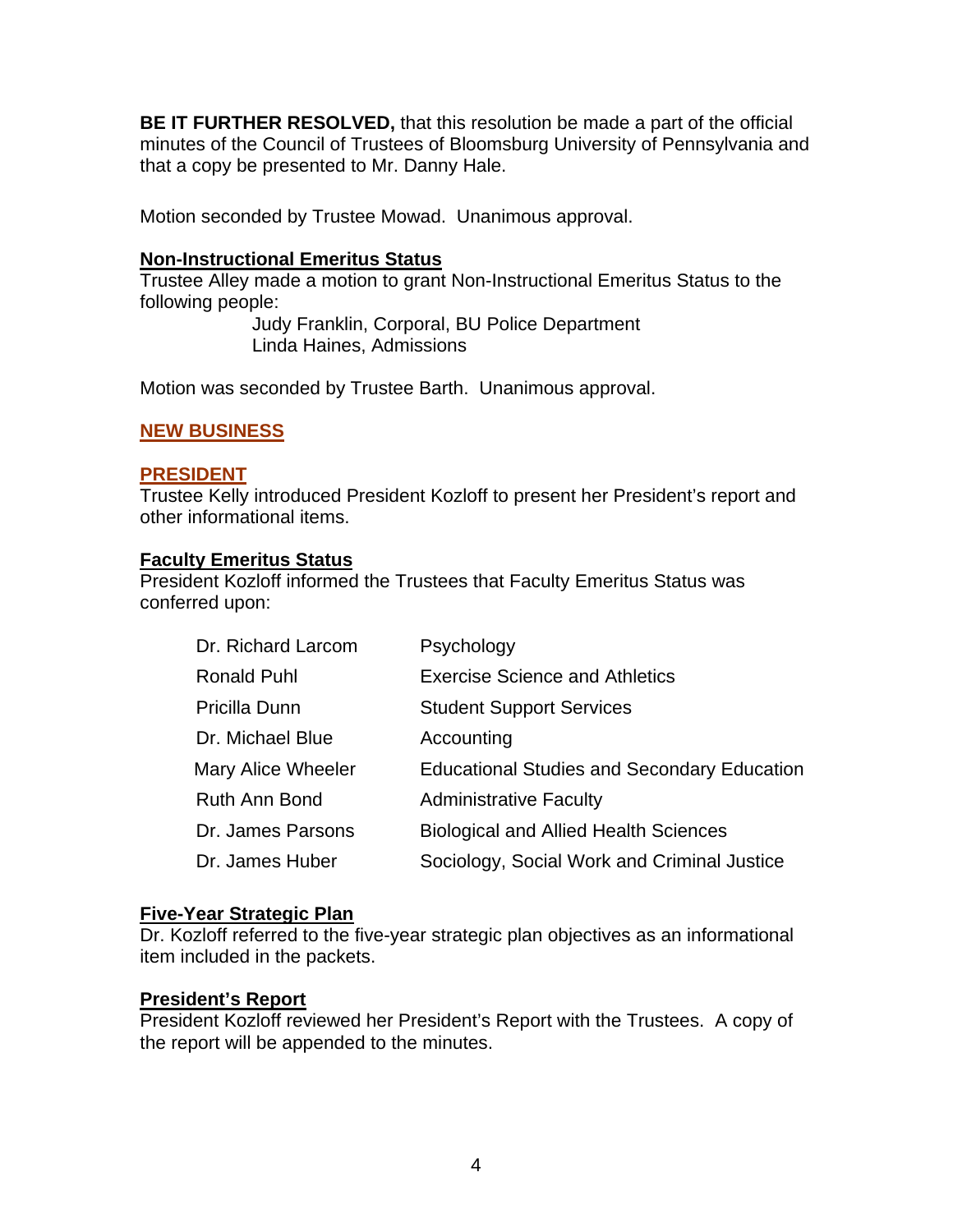# **May Commencement 2006**

Dr. Kozloff introduced Dr. Jonathan Lincoln to discuss a change in venue for the May 2006 commencement. May commencement is currently held at the Bloomsburg Fairgrounds.

Dr. Lincoln reviewed his committee's ideas with the Trustees to move commencement to the BU campus. He reviewed three main ideas: split ceremonies and move indoors to Haas Auditorium; single or split ceremonies at Redman Stadium; single or split ceremonies on the Academic Quad on campus.

The Trustees came to a consensus to move the May commencement to a campus location. Dr. Lincoln will continue to work with his committee and keep the Trustees informed.

# **ACADEMIC AFFAIRS**

# **Bachelor of Science program in Computer Forensics**

Trustee Gibble, Chair of the Academic Affairs Committee, introduced Dr. James Mackin, Provost to lead discussion of the Academic Affairs Information Item.

Dr. Mackin introduced Dr. James Pomfret to lead discussion on the Bachelor of Science program in Computer Forensics. The B.S. in Computer Forensics strengthens the Commonwealth by providing a program that will address an emerging specialty within the information science area. The program addresses an escalating need and provides as alternative career path option for students with a technological orientation. The proposed program builds on Bloomsburg University's strength in Mathematics and Computer Science.

A motion was made by Trustee Mowad and seconded by Trustee Alley, to approve the new BS program in Computer Forensics. Unanimous approval.

# **Title change to MS Degree - Exercise Science**

Dr. Mackin reviewed the reasons for the name change, specifically to keep the name consistent with our Bachelor of Science Degree and the name of the Department.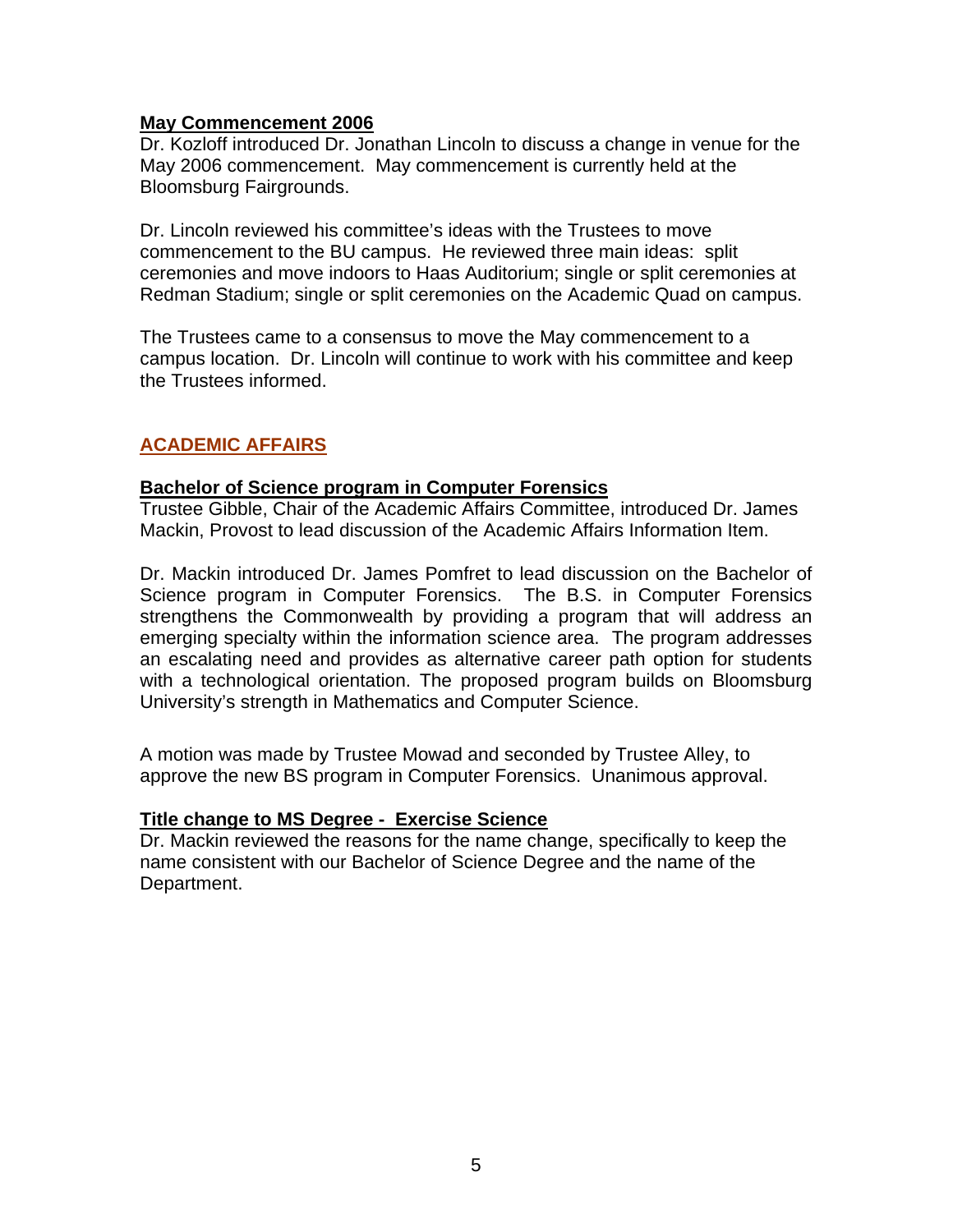# **GENERAL ADMINISTRATION**

Trustee Kelly recognized Trustee Mowad chair of the General Administration.

**Resolution Certifying Compliance with Board of Governors Policy 1985-04-A** Trustee Mowad recognized Dr. Richard Rugen to lead discussion.

A motion was made by Trustee Mowad to approve the resolution certifying compliance with Board of Governors Policy 1985-04-A; seconded by Trustee Davis. Unanimous approval.

**WHEREAS,** the Bloomsburg University Foundation exists solely for the benefit of the University, requires an annual external audit of funds and publishes copies thereof, and annually makes significant contributions to the benefit of Bloomsburg University of Pennsylvania students and its academic programs; and

**WHEREAS,** a satisfactory written memorandum of understanding exists

between The Bloomsburg University Foundation and Bloomsburg University of Pennsylvania; and

**WHEREAS,** appropriate fiduciary agreements have been enacted to allow the Bloomsburg University Foundation to retain University gifts and grants; and

**WHEREAS,** the Bloomsburg University Foundation does not and will not undertake programs or activities that are properly part of the University's academic mission; and

**NOW, THEREFORE, BE IT RESOLVED,** that the Bloomsburg University of Pennsylvania Council of Trustees certify that the Bloomsburg University Foundation is in compliance with the Board of Governors Policy 1985-04- A which speaks to University external support.

## **Resolution on Bond Financing for Student Parking Projects**

Dr. Rugen lead discussion regarding student parking.

Trustee Mowad moved to approve the Bond Financing resolution; Seconded by Trustee Alley. Unanimous approval.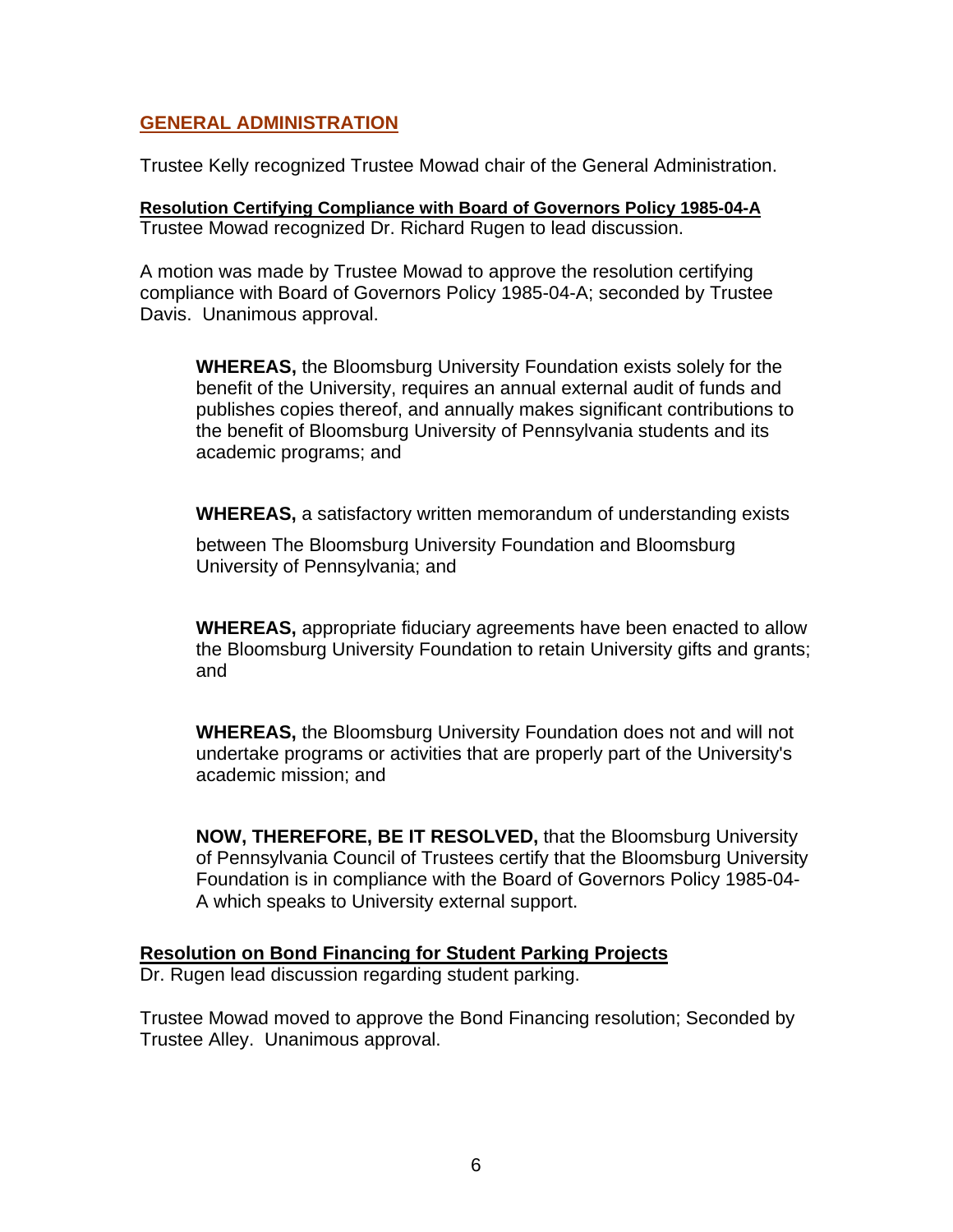**WHEREAS,** Bloomsburg University of Pennsylvania has demonstrated a need for construction of new student parking lots; and

**WHEREAS,** the University has provided a viable financial plan for funding the project; and

**WHEREAS,** the Council will ensure that fees will be established as such rates as to finance the project adequately.

**NOW, THEREFORE, BE IT RESOLVED**, that we, the Council of Trustees, approve the undertaking of System-financed capital facilities projects for construction of new student parking lots and authorize permission to construct the facilities; and further do hereby authorize the President of Bloomsburg University of Pennsylvania to sign the standard Loan Covenant Agreement for financing the project.

# **Resolution on Commuter Student Parking Fee**

Trustee Mowad moved to approve a resolution on commuter Student Parking Fees effective Fall semester 2006. Second by Trustee Barth. Unanimous approval.

**WHEREAS,** Bloomsburg intends to complete the plan for improvement of parking to include increased parking on the lower campus for commuter students by Fall 2006; and

**WHEREAS,** Implementation of the plan will require a fee from commuter students of at least thirty-seven dollars (\$37) per semester; and

**WHEREAS,** The Council of Trustees approved an initial parking fee for commuter students of fifteen dollars (\$15) per semester for 2005-06 with the understanding that the fee would be increased to at least thirty-seven dollars (\$37) to cover the cost of the implementation of the parking plan.

**NOW, THEREFORE, BE IT RESOLVED,** that the Council of Trustees hereby approve a parking fee for commuter students of thirty-seven dollars (\$37) per semester for Fiscal Year 2006-07.

# **Approval of Purchasing Activity**

Trustee Mowad made a motion, seconded by Trustee Petrosky and unanimously carried, to approve purchasing activity under Act 188 in excess of \$10,000 for August 1, 2005 to October 13, 2005.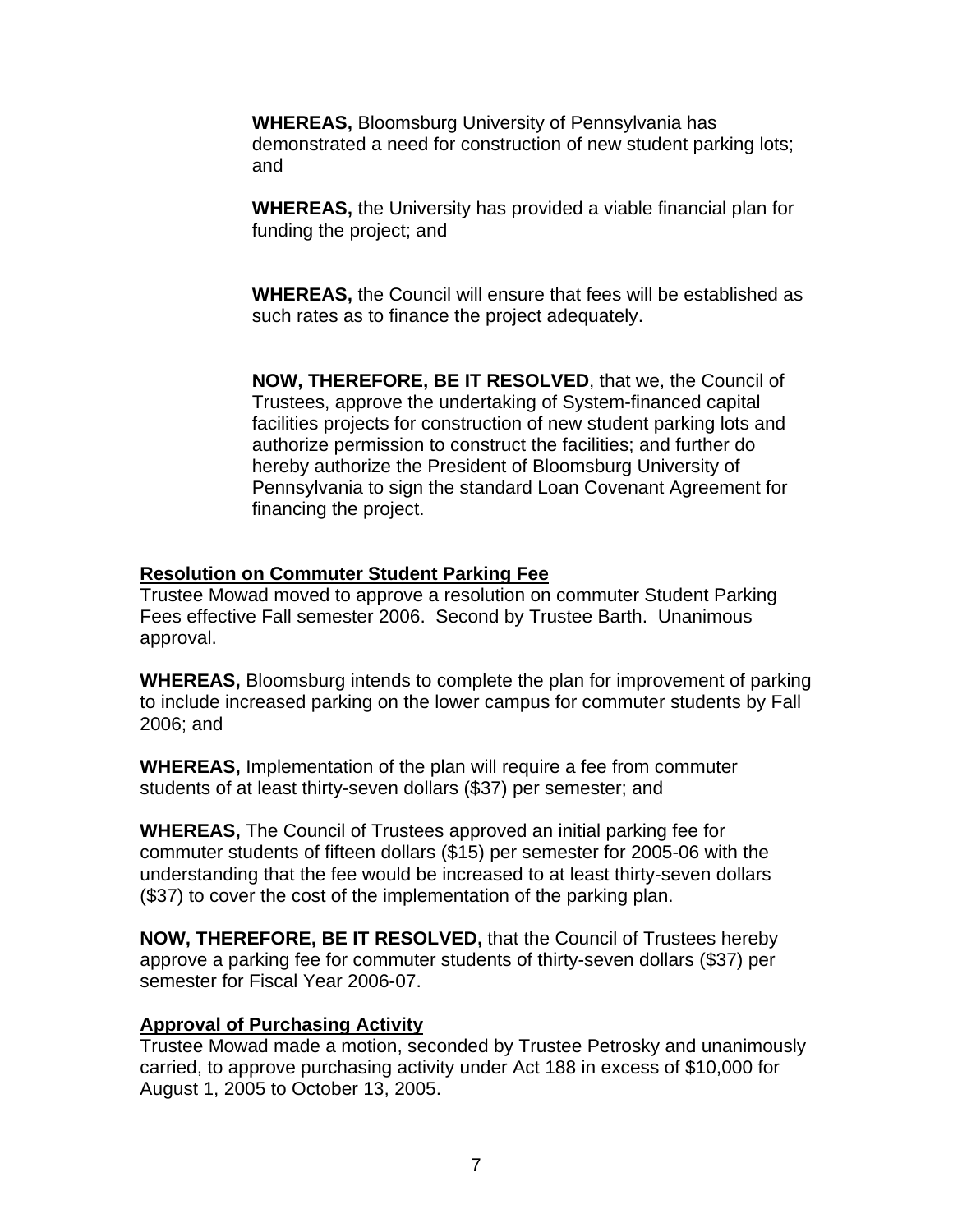# **Administration and Finance Report**

Trustee Mowad introduced Vice President Rugen to discuss the Administration and Finance Report. Dr. Rugen referred to the documents included in the packet.

# **Auditor's Report**

Dr. Rugen introduced Claudia Thrush, Director of Financial Services. Claudia welcomed and introduced the auditor from Parente Randolph who reviewed the financial statements for the year ended June 30, 2005.

# **UNIVERSITY & STUDENT AFFAIRS**

# **Community Service and Volunteer Activities**

Trustee Kelly introduced Dr. Herring to lead discussion regarding Community Service and Volunteer Activities.

Dr. Herring introduced Jean Downing, Director of the SOLVE office. Jean Downing introduced students who presented several activities in which the University community participates: Empty bowls program, Giving Tree, Service Learning, Orientation, SHARE program, Scholars in Service to Pennsylvania, and the Good Neighbor Campaign.

# **OTHER BUSINESS**

Dr. Kozloff recognized Dr. Hsien-Tung Liu, Dean of the College of Liberal Arts, as his last Trustee meeting before his retirement. Dr. Kozloff expressed her deep appreciation and respect for all that he's done.

Trustee Kelly pointed out to the Trustees that the regular May meeting is moved to June 7, 2006.

# **Adjournment**

With no other business and upon motion by Trustee Kelly, second by Trustee Davis, the meeting was adjourned at 12:10 p.m.

\_\_\_\_\_\_\_\_\_\_\_\_\_\_\_\_\_\_\_\_\_\_\_\_ \_\_\_\_\_\_\_\_\_\_\_\_\_\_\_\_\_\_\_\_\_\_\_\_\_\_\_ Steven Barth **Jennifer D. Kluck** Secretary **Administrative Assistant** 

**Attachments**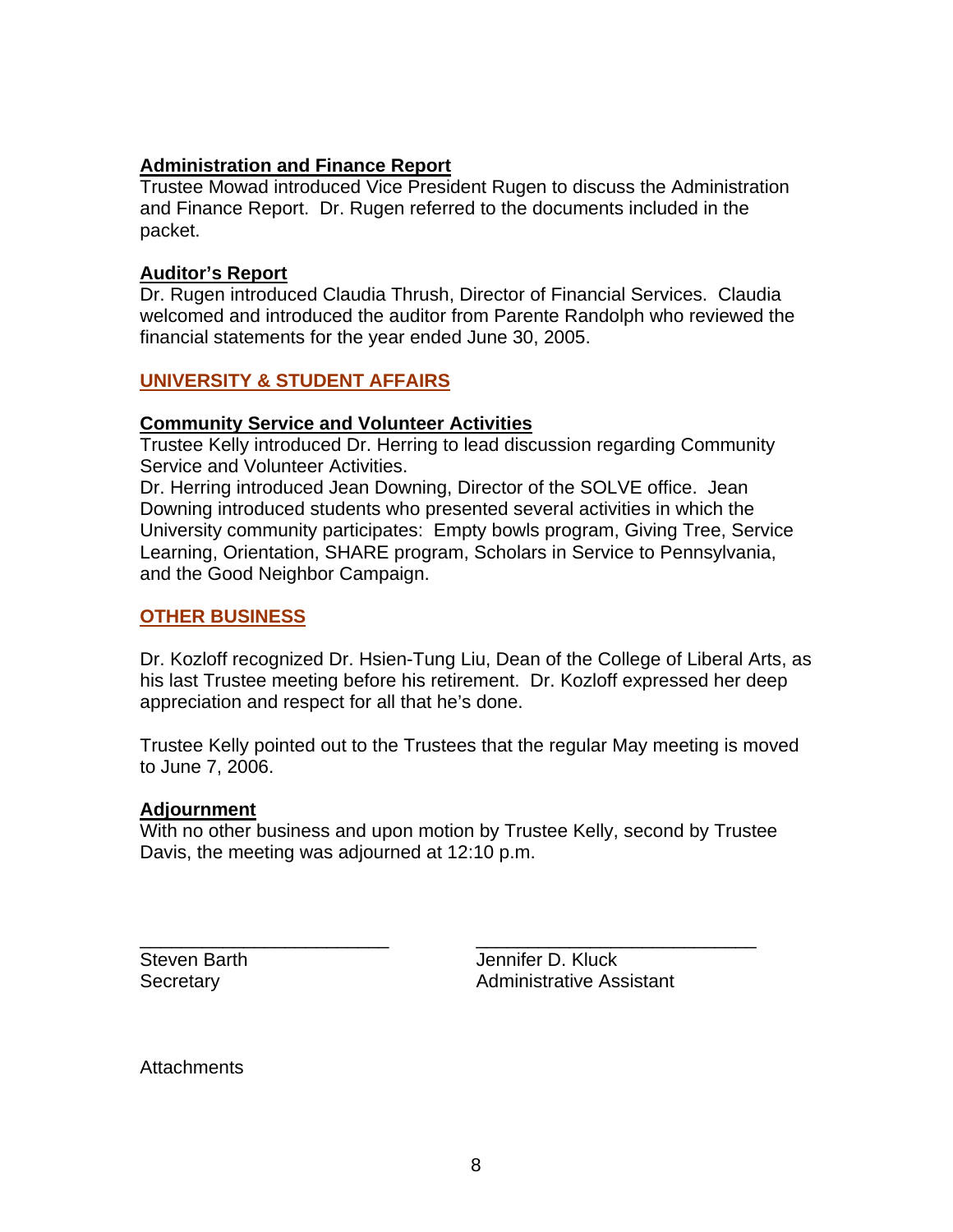# BLOOMSBURG UNIVERSITY OF PENNSYLVANIA Bloomsburg, PA 17815

# **PRESIDENT'S REPORT TO THE BLOOMSBURG UNIVERSITY COUNCIL OF TRUSTEES**

# **August 31, 2005**

Summer on our campus is a slightly quieter time; however we still are busy with a number of activities.

• Our summer school was very successful this year. We implemented a new summer freshmen program with a shorter schedule and with students taking fewer courses. Student satisfaction with the program was good and we enrolled 117 more students than in 2004, including 43 more summerspring students. (a total of 250 students last summer, 367 this summer).

This summer a total of 3,313 individuals participated in either camps or conferences on the Bloomsburg University campus.

- A seminar on balance and vestibular diseases, sponsored by BU's doctorate of audiology program and the Husky Research Corporation, attracted more than 60 audiologists, physicians, physical therapists and students to campus in July. The week-long intensive course featured Dr. Neil Shepard, a professor from in the University of Nebraska's College of Special Education and Communication Disorders.
- Fifty students from 10 area high schools participated in the Upward Bound program in July. Upward Bound was established by the U.S. Department of Education to provide young people with opportunities and assistance to explore their potential for academic, social, and personal growth. It provides equal aces to post secondary education for high school students by giving them adequate preparation. School districts affiliated with the program are Berwick, Bloomsburg, Mahanoy Area, Milton, Minersville, Mount Carmel, North Schuylkill, Pottsville, Shamokin, and Shikellamy.
- Our dining service provider, ARAMARK, held 3 conferences on campus. Aramark is one of six new organizations that discovered the outstanding facilities available to them at Bloomsburg University. Their corporate Vice President has been so pleased with housing accommodations, Monty's, the meeting facilities and quality of meals that she has designated BU as a training site for Aramark's northern region schools.